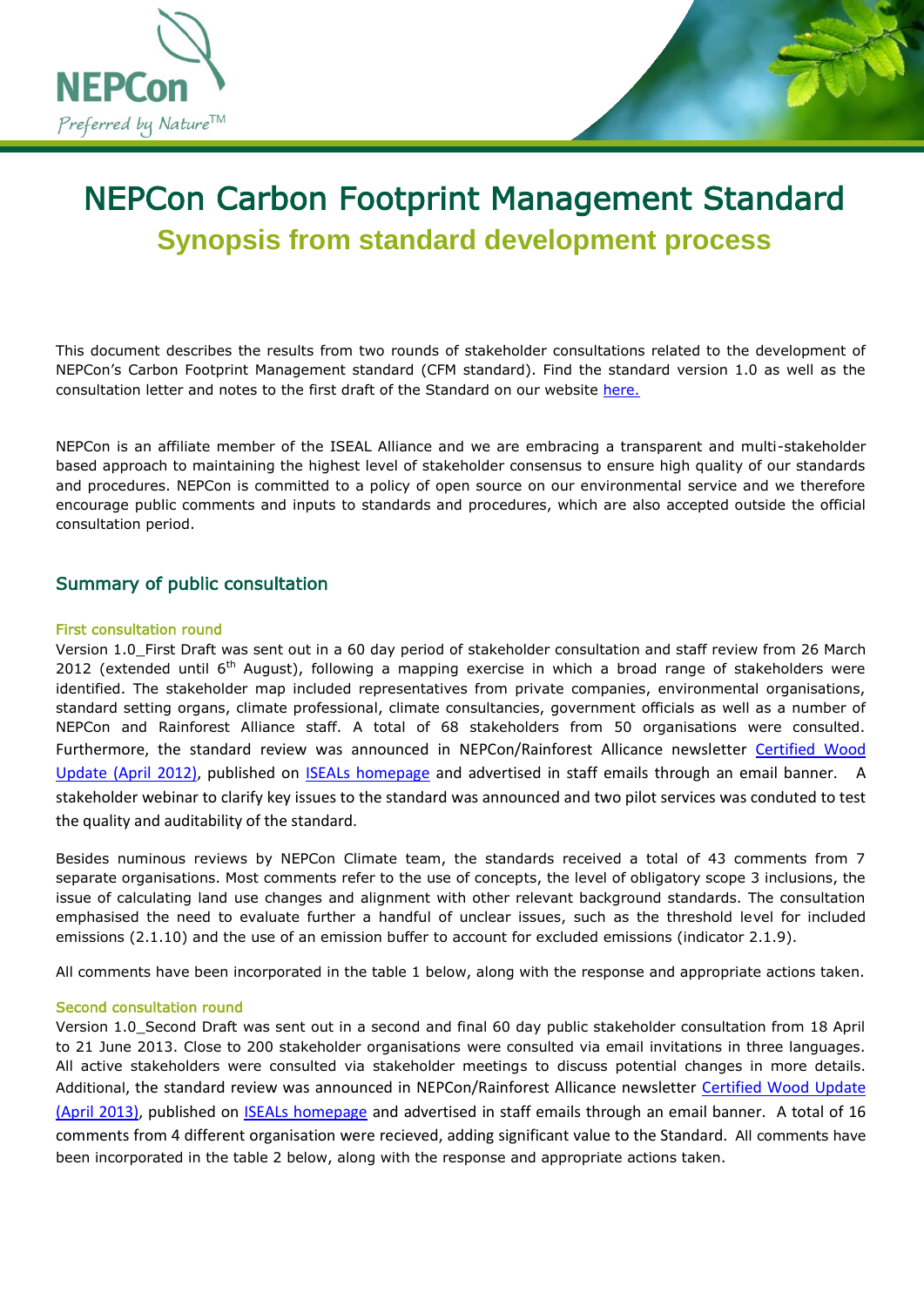



# Table 1: Stakeholder comments - first round

| Input      | <b>Document</b><br>reference                                                                       | <b>Comments/concerns</b>                                                                                                                                                                                                                                                                                                                                                                                                                                                                                                                                                                                                                                                                                                                                                                                                                                                                                                                                                                                                                                                                                                                                                                                                                                                  | <b>Response</b>                                                                                                                                                                                                                                         | changes to<br>standard |
|------------|----------------------------------------------------------------------------------------------------|---------------------------------------------------------------------------------------------------------------------------------------------------------------------------------------------------------------------------------------------------------------------------------------------------------------------------------------------------------------------------------------------------------------------------------------------------------------------------------------------------------------------------------------------------------------------------------------------------------------------------------------------------------------------------------------------------------------------------------------------------------------------------------------------------------------------------------------------------------------------------------------------------------------------------------------------------------------------------------------------------------------------------------------------------------------------------------------------------------------------------------------------------------------------------------------------------------------------------------------------------------------------------|---------------------------------------------------------------------------------------------------------------------------------------------------------------------------------------------------------------------------------------------------------|------------------------|
| <b>WRI</b> | <b>NEPCon Carbon</b><br><b>Footprint Management</b><br>Standard (2012 Version<br>1.0, Final Draft) | Page 7: In the last bullet, PAS 2050 is mislabeled PAS 2060                                                                                                                                                                                                                                                                                                                                                                                                                                                                                                                                                                                                                                                                                                                                                                                                                                                                                                                                                                                                                                                                                                                                                                                                               | Agreed                                                                                                                                                                                                                                                  | Changed                |
|            |                                                                                                    | Page 10, 2.1.1.: The options for defining the organizational boundary should be "equity"<br>share," "operational control," and "financial control" to be aligned with the GHG<br>Protocol Corporate Standard                                                                                                                                                                                                                                                                                                                                                                                                                                                                                                                                                                                                                                                                                                                                                                                                                                                                                                                                                                                                                                                              | Agreed                                                                                                                                                                                                                                                  | Changed                |
|            |                                                                                                    | Page 10, 2.1.3.: The standard should clearly define the minimum boundary in the text<br>rather than referencing the appendix. All scope 1 and scope 2 emissions should be<br>required. All scope 3 categories should be included (rather than only the subset<br>included in the annex) if the goal of the standard is to support carbon neutrality. For<br>example, scope 3 emissions from the "use of sold products" are not required. If a<br>company makes GHG-intensive products (e.g., automobiles, petroleum products), more<br>than 90% of scope 3 emissions are expected to be in the "use of sold products"<br>category. It would be misleading for a company to exclude nearly all of its scope 3<br>emissions and be verified under this standard as "carbon neutral" by simply offsetting<br>its scope 1 and 2 emissions and a small subset of scope 3 emissions. WRI recommends<br>that all scope 3 emissions be required in order for a company to be considered "carbon"<br>neutral". The standard could specify a few minor exceptions that are not expected to be<br>significant for any sector, but any scope 3 categories/activities that could be significant<br>for any sector should not be excluded (since this standard applies to all sectors). | This would be too complicated, and<br>we are not requiring neutrality<br>anymore, plus focussing on the<br>forestry sector (the same could<br>happen with LUC though), although<br>for now applicable to other. Good to<br>keep in mind for the future. |                        |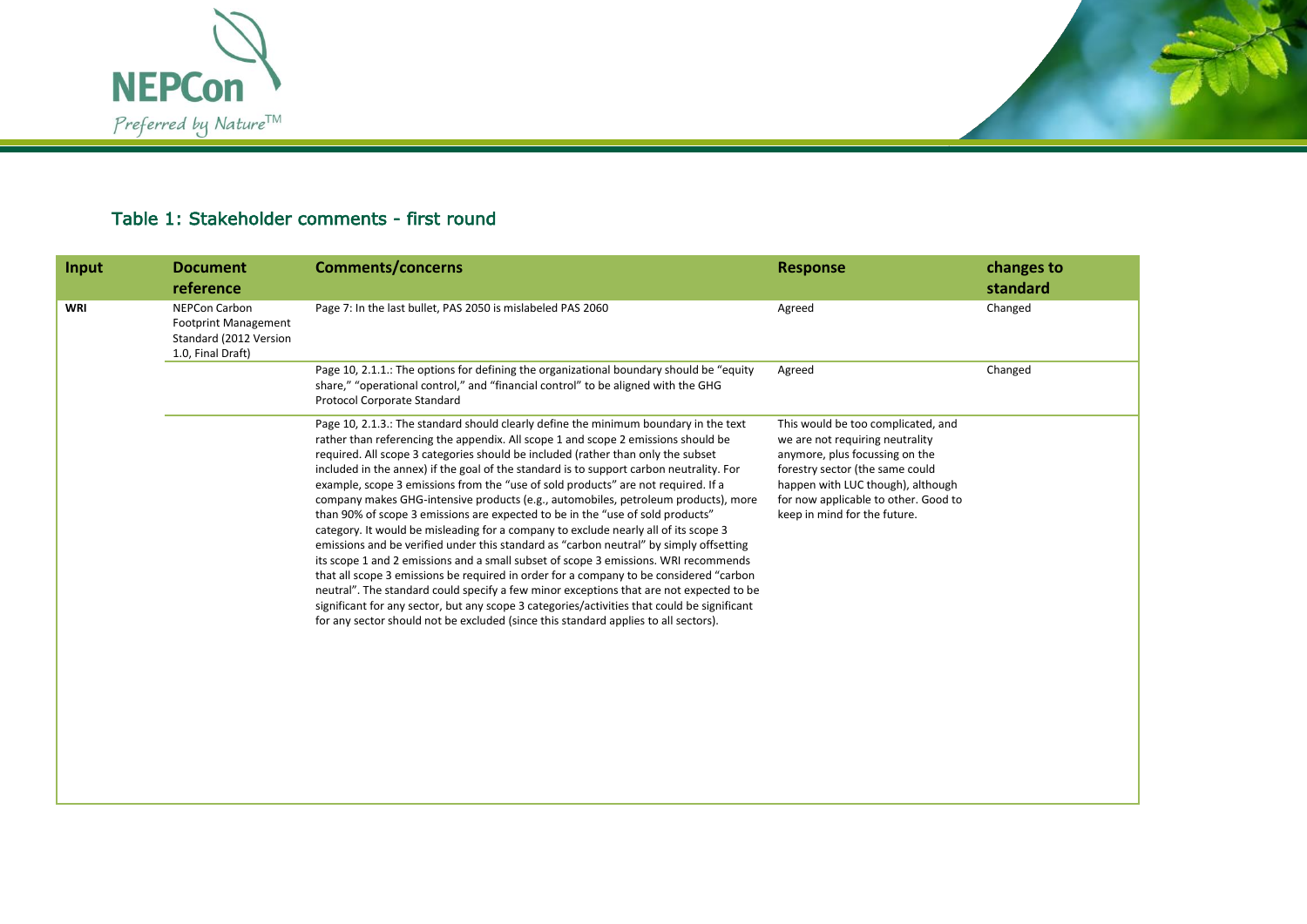

|                                                     | Page 10, 2.1.6: All companies should be required to report all emissions of CO2, CH4,<br>N2O, HFCs, PFCs, and SF6. (In addition, NF3 is now required by the UNFCCC so should<br>also be required.) Many companies emit HFCs from air conditioning and refrigeration<br>equipment. For companies that do not generate PFCs, SF6, or NF3, they can simply<br>report that these gases are not applicable to them. However, for companies with<br>activities that do emit PFCs, SF6, or NF3, these gases have very high global warming<br>potential values, so excluding them would result in a very incomplete GHG inventory,<br>and would not be in conformance with any GHG Protocol standards. | Agreed                                                                                                                                                                                                                                                                                                                                                                              | Changed |
|-----------------------------------------------------|------------------------------------------------------------------------------------------------------------------------------------------------------------------------------------------------------------------------------------------------------------------------------------------------------------------------------------------------------------------------------------------------------------------------------------------------------------------------------------------------------------------------------------------------------------------------------------------------------------------------------------------------------------------------------------------------|-------------------------------------------------------------------------------------------------------------------------------------------------------------------------------------------------------------------------------------------------------------------------------------------------------------------------------------------------------------------------------------|---------|
|                                                     | Page 10, 2.1.7: If a company needs to estimate the size of excluded emissions, the<br>benefit of excluding them is lost, so companies should include those estimates in the<br>inventory rather than excluding them (even if only an estimate has been used). There<br>can be a general statement that any exclusion needs to be disclosed and justified.                                                                                                                                                                                                                                                                                                                                      | Clarified and language changes (to<br>reflect that you don't have to do a<br>real estimation but only an<br>anticipation, in a rough manner) as<br>per the PAS: 2.1.7. Emissions<br>estimated anticipated to constitute<br>less that 1% of the total anticipated<br>estimated carbon footprint may be<br>left out (same concept as materiality<br>in common words). Statement added |         |
|                                                     | Page 10, 2.1.8: If data doesn't exist, how would a company (or an assurance provider)<br>know whether exclusions do not exceed 5% of total emissions? Since this task requires<br>an estimate, companies should include that same estimate in their GHG inventory. This<br>would then do away with the need to include an artificial emissions buffer in 2.1.9<br>which would likely be less accurate than using the estimate required by section 2.1.8.                                                                                                                                                                                                                                       | Agreed for me. Same as above.                                                                                                                                                                                                                                                                                                                                                       |         |
|                                                     | Page 10, 2.2 (and throughout the document): "baseline emissions" should be called<br>"base year emissions" instead, since baseline refers to a hypothetical counter-factual<br>scenario used in project GHG accounting                                                                                                                                                                                                                                                                                                                                                                                                                                                                         | Agreed                                                                                                                                                                                                                                                                                                                                                                              | Changed |
|                                                     | Page 17, Annex II: The list of scope 3 categories in the annex should use the same<br>terminology as the GHG Protocol Scope 3 Standard (i.e., the same scope 3 category<br>names) in order to avoid confusion in the marketplace.                                                                                                                                                                                                                                                                                                                                                                                                                                                              | Agreed                                                                                                                                                                                                                                                                                                                                                                              |         |
| <b>MARM</b> (Spanish<br><b>Ministry and</b><br>DNA) | Page 10, points 2.1.7, 2.1.8 and 2.1.10: A question arises regarding the possibility of<br>omission of emissions as together those could exceed 5%, which would contradict the<br>final conditions (point 2.1.10). Perhaps the intention is that point 2.1.7 and 2.1.8 are<br>exclusive so you have to choose between the default of 1% or 5%. Or that you can<br>discount the 1% first and then not account for 5% of the remaining. In either case I think<br>we must mention that not lead to confusion.                                                                                                                                                                                    | Agreed. Indeed it has been observed<br>that this could leed to confusion and<br>has been modified, clarifying the non<br>significant sources of emissions (1%,<br>same concept than materiality in the<br>PAS, but trying to avoid too technical<br>words), and that the 5% is calculated<br>regardless of the 1%, as causes are<br>different                                       |         |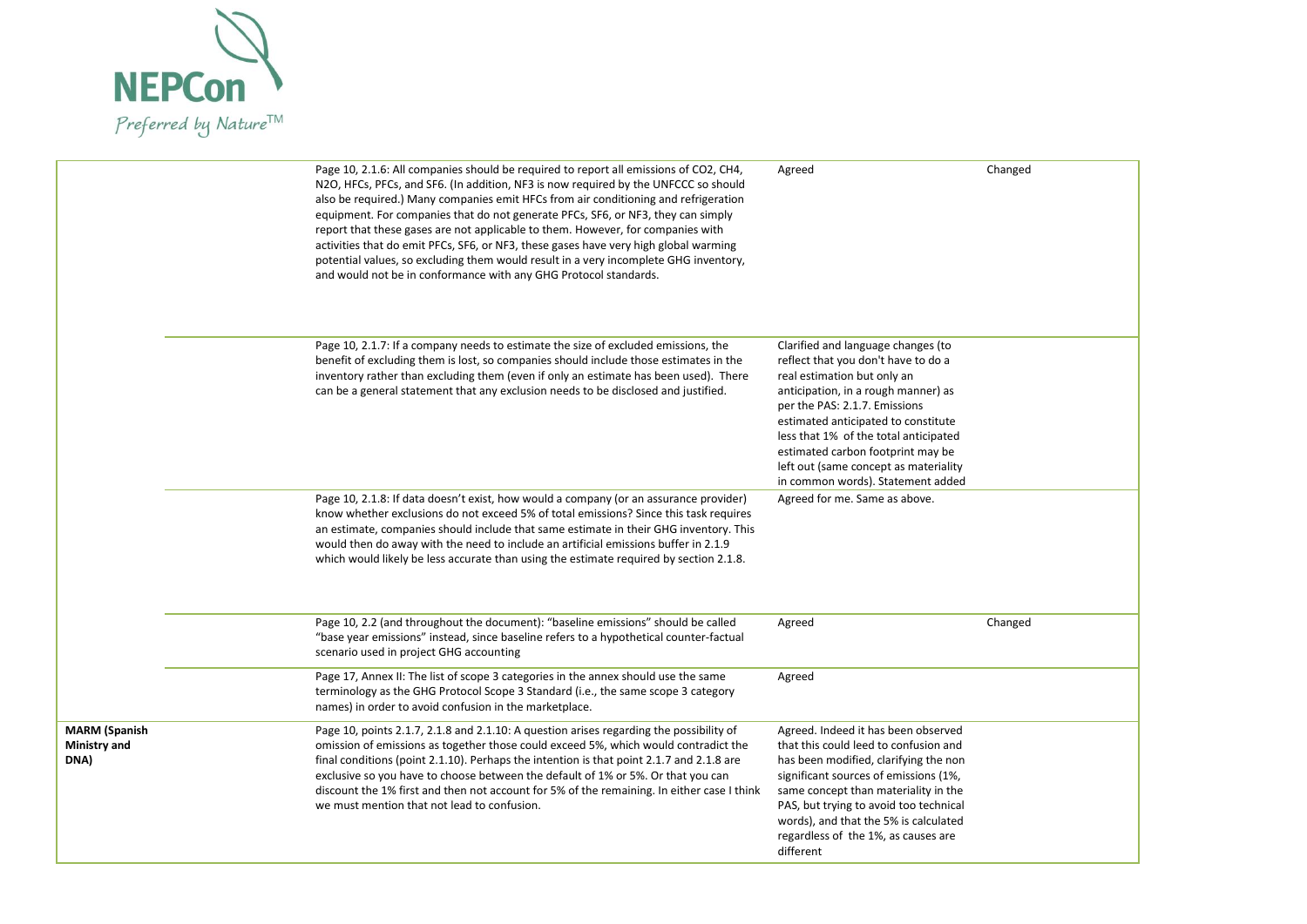

| Page 12, point 3.2.3. The selection of the calculation method looking for the most<br>accurate option possible will depend on the available information. It maybe can be<br>written differently: "Companies should use the most accurate calculation method<br>available and that it's adjusted to the quality of information that is actually usable"                                                   | This part has been completed adding<br>to "accuracy" the requirement to be<br>"conservative", in case that different<br>options exist. It is considered thta the<br>quality side is included in the 3.5, and<br>it is decided not to repeat it here to<br>keep the std as light (and thus<br>auditable and practical) as possible.<br>Besides, tha "guiding principles" have<br>been included at the beggining of the<br>std.                                                                                                                                                                                                                                                                                 |
|----------------------------------------------------------------------------------------------------------------------------------------------------------------------------------------------------------------------------------------------------------------------------------------------------------------------------------------------------------------------------------------------------------|---------------------------------------------------------------------------------------------------------------------------------------------------------------------------------------------------------------------------------------------------------------------------------------------------------------------------------------------------------------------------------------------------------------------------------------------------------------------------------------------------------------------------------------------------------------------------------------------------------------------------------------------------------------------------------------------------------------|
| Page 12, Section 3.4: I think it would be desirable to go deeper into this section by<br>importance due to the potential double counting of reductions (emissions). That is, if<br>we suppose a structural change of the company, if allocation rules are not well defined<br>it is possible that the component parts of the organization incur this error.                                              | Unlike the case with other standards<br>where companies themselves can<br>make self-declarations, certification<br>to this standard will always be subject<br>to independent verification. Thus,<br>firstly, as required in the 3.4.1, the<br>allocations should be avoided<br>whenever possible, which will be<br>checked by the auditor, and secondly<br>it is required that allocations are<br>clearly documented, to again be<br>verified. We haven't been able to<br>have a more demanding requirement<br>for this to be applicable in general,<br>not found that in other standards, but<br>we will remain attentive to their<br>effectiveness for changes in future<br>versions if this is not enough. |
| Page 14, Section 5.2: I guess you have considered leaks and multiple process<br>(intermediate products) from raw material production but I would like to emphasize on<br>the importance PRODUCT FOOTPRINT consideration of the location of production or<br>extraction of the raw material (and / or intermediate processing product) by the<br>importance of its distance from the place of processing. | It has been indeed considered (see<br>process map in I Anex III)                                                                                                                                                                                                                                                                                                                                                                                                                                                                                                                                                                                                                                              |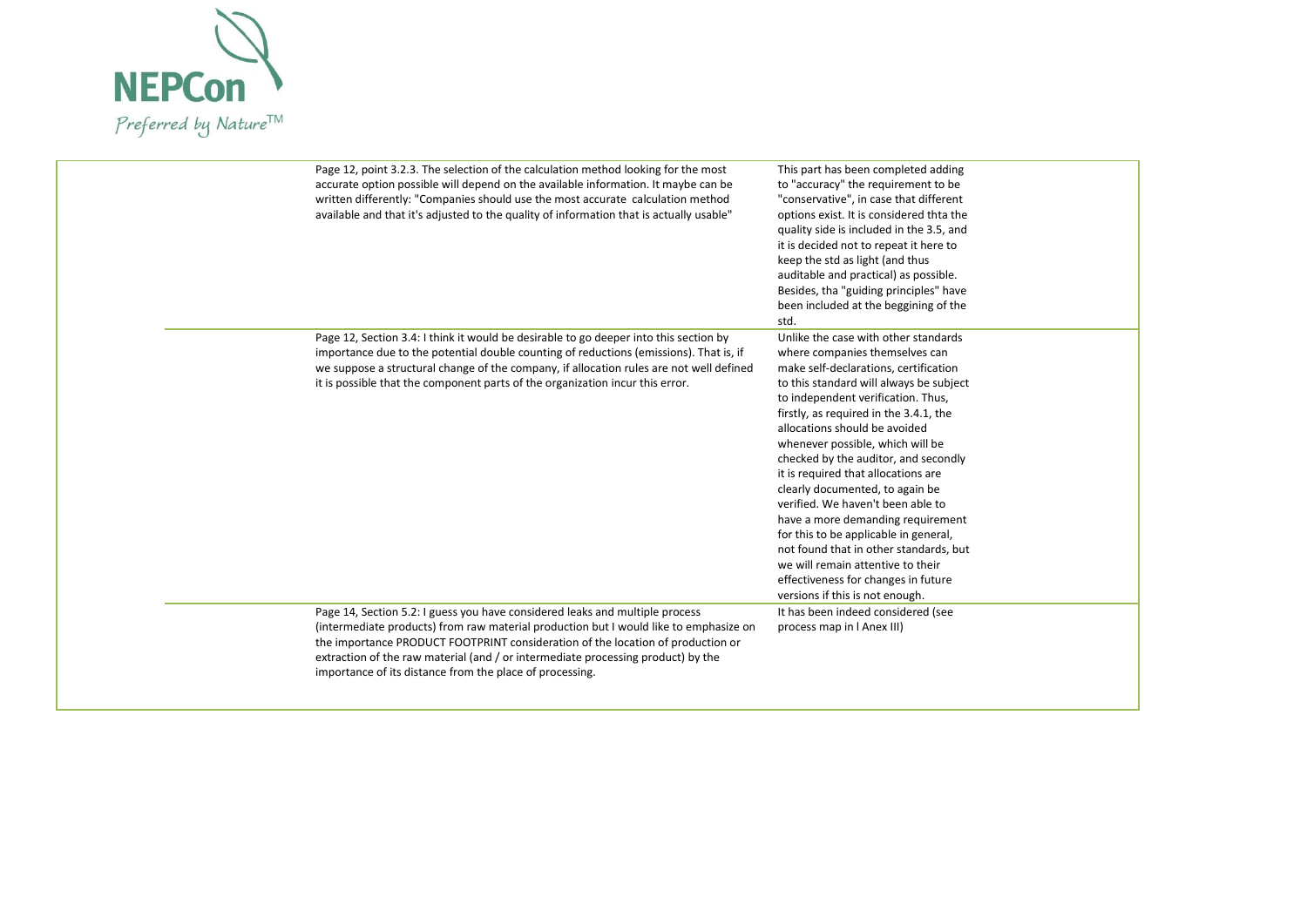

| <b>Danish Standards</b><br><b>Foundation</b>     | How or why not has the upcoming ISO standard on CFP been used in your development<br>of the NEPCon standard?                             | We have not scrutinised the<br>ISO14067 because it was not<br>available when we started the<br>process, so we have based the<br>comparison on the PAS and the GHG<br>protocols. We would consider to<br>include any relevant issue to the<br>standard though.                                                                                                         |
|--------------------------------------------------|------------------------------------------------------------------------------------------------------------------------------------------|-----------------------------------------------------------------------------------------------------------------------------------------------------------------------------------------------------------------------------------------------------------------------------------------------------------------------------------------------------------------------|
|                                                  | How do your standard relate to the EU proposal on Environmental Footprint for<br>products and organizations?                             | It was our clear impression that the<br>EU guide was for products only. As far<br>as we know the ISO14067 and EU<br>proposal are very much aligned with<br>the GHG P Product standard and PAS<br>standard - particularly the carbon<br>parts of the EU proposal, so again, we<br>are happy to include anything<br>relevant so your comments are more<br>than welcome. |
| Ingenieursbureau<br>Evan Buytendijk<br><b>BV</b> | A Dutch translation would be nice after some time.                                                                                       | Once the standard is finalized is will<br>be translated to the different<br>languages of the countries we work<br>as found relevant.                                                                                                                                                                                                                                  |
|                                                  | Marketing is of importance, especially since there are many systems already and also<br>some have died already. But, first things first. | Sure, the intention is to have a sound<br>well tested system and then promote<br>it.                                                                                                                                                                                                                                                                                  |
|                                                  | What will the cost to be certified be?                                                                                                   | It is expected to be similar to a<br>regular CoC audit, so the overall cost<br>is expected to be reduced when<br>combining CoC and CF in the same<br>audit                                                                                                                                                                                                            |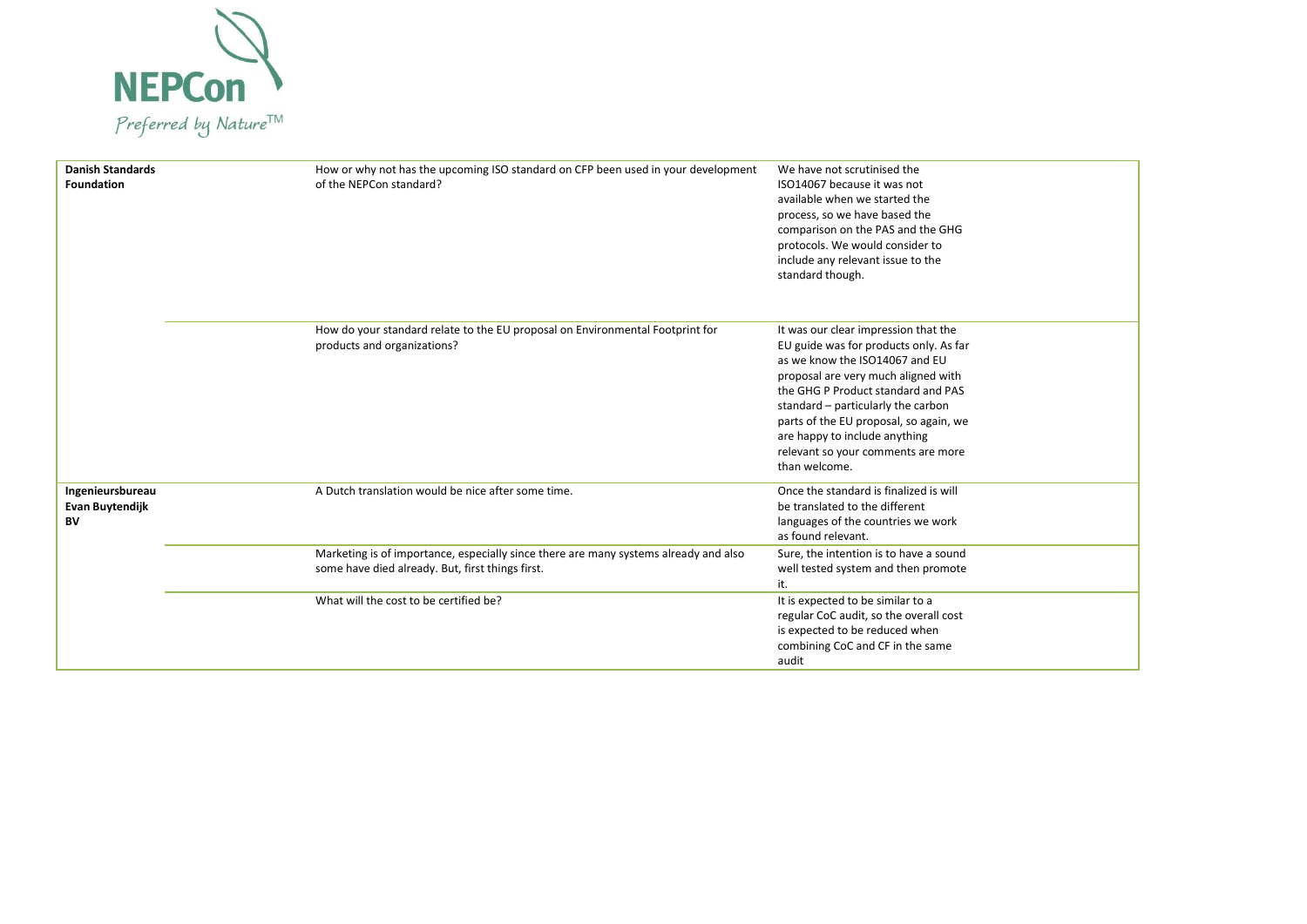

| 'The Product Footprint can be started after starting the Corporate Footprint'. At what<br>point exactly can one start with the Product Footprint? What is the benefit of having<br>separate systems? Aren't two systems less clear to the public? How will they be<br>differentiated (logo, status)? (Looking through the eyes of the company who wants to<br>use certification as competition tool) | The systems have to be clearly<br>diferentiated because the scopes are<br>different, and thus the calculation can<br>be done independently at any<br>moment, while in this vs of the<br>standard we decided that to prove a<br>real comitment the organizations<br>would need to have the corporate<br>carbon footprint to ve certifiedfor a<br>specific product. The criteria on part<br>6 "Claims" will be clarified, but<br>basically with the corporate footprint<br>you can sue statements covering the<br>whole organization but can't do on-<br>product labelling, more in a CSR<br>perspective, while for the product<br>footprint you can label on product<br>and target a specific market looking<br>for a product carbon neutral or at<br>least with a specified carbon footprint<br>in T Co2e |
|------------------------------------------------------------------------------------------------------------------------------------------------------------------------------------------------------------------------------------------------------------------------------------------------------------------------------------------------------------------------------------------------------|-----------------------------------------------------------------------------------------------------------------------------------------------------------------------------------------------------------------------------------------------------------------------------------------------------------------------------------------------------------------------------------------------------------------------------------------------------------------------------------------------------------------------------------------------------------------------------------------------------------------------------------------------------------------------------------------------------------------------------------------------------------------------------------------------------------|
| The emission buffer leaves a bit of own interpretation the way it is described now. This<br>might of course be covered by the justification of methods necessary.                                                                                                                                                                                                                                    | This will be clarified in the next<br>version as it was found to be<br>confusing indeed.                                                                                                                                                                                                                                                                                                                                                                                                                                                                                                                                                                                                                                                                                                                  |
| The method for accounting CO2 land use is still a bit vague. If the wood is certified, so<br>sustainable, land use is automatically 0? If not certified one should calculate the forest<br>decline over the total land? What if there is an increase in forest area, then this would<br>not be representative for the non certified timber?                                                          | If the wood is certified you may<br>account 0 emissions for land use<br>change (LUC), but you also may<br>decide to account for the LUC if<br>estimate that the result is positive. In<br>the other cases you shall account for<br>LUC emissions. The different<br>possibilities that may appear,<br>depending on the harvesting periods<br>etc. and how to calculate the<br>emissions are described in The<br>Greenhouse Gas Protocol Product<br>Standard - Appendix B                                                                                                                                                                                                                                                                                                                                   |
| Only FSC is mentioned, not PEFC as being considered to guarantee sustainability in 3.1.3                                                                                                                                                                                                                                                                                                             | That's right, based on our experience<br>and different sources PEFC cannot<br>guarantee sustainability per se, so<br>PEFC cases would need assessed on a<br>case by case basis                                                                                                                                                                                                                                                                                                                                                                                                                                                                                                                                                                                                                            |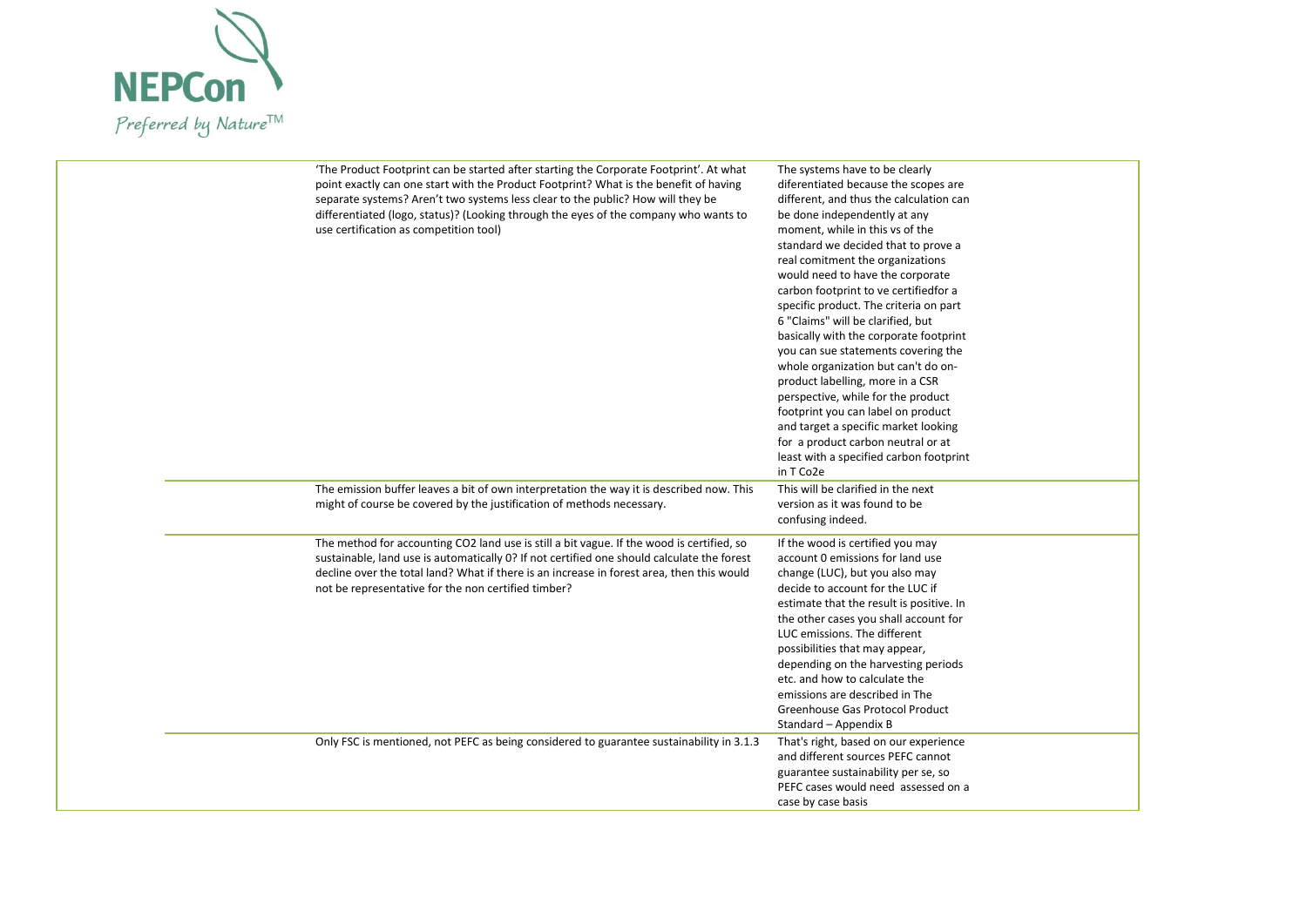

|                                | 3 types of GHG's are obligatory to calculate with, more may be included. If applicable a<br>company with a high output in another GHG than those 3 is now free in adding it or not.<br>Should there be a remark about obligatory including more if substantial?                                                                                                                                                                                                                                                                                                                                                                                                                                                                                                                                                                                                                                                                                                                                                                                                                                                                      | All 7 GHG (CO2, CH4, N2O, HFCs,<br>PFCs, NF3 and SF6) are now<br>mandatory                                                                                                                                                                                                                                                                                                                                                                                                                                                                                                                                                                                                                                                                                                     |
|--------------------------------|--------------------------------------------------------------------------------------------------------------------------------------------------------------------------------------------------------------------------------------------------------------------------------------------------------------------------------------------------------------------------------------------------------------------------------------------------------------------------------------------------------------------------------------------------------------------------------------------------------------------------------------------------------------------------------------------------------------------------------------------------------------------------------------------------------------------------------------------------------------------------------------------------------------------------------------------------------------------------------------------------------------------------------------------------------------------------------------------------------------------------------------|--------------------------------------------------------------------------------------------------------------------------------------------------------------------------------------------------------------------------------------------------------------------------------------------------------------------------------------------------------------------------------------------------------------------------------------------------------------------------------------------------------------------------------------------------------------------------------------------------------------------------------------------------------------------------------------------------------------------------------------------------------------------------------|
|                                | Annex II and V -1.2: it says land use is not included in the Corporate Footprint. In Annex<br>Il it is included, so there is probably a typo there.                                                                                                                                                                                                                                                                                                                                                                                                                                                                                                                                                                                                                                                                                                                                                                                                                                                                                                                                                                                  | It is not mandatory, but recommend<br>only as it would entail a better<br>knowledge of the CF                                                                                                                                                                                                                                                                                                                                                                                                                                                                                                                                                                                                                                                                                  |
|                                | Referring to point 8, in Annex V 1-2 it says companies are recommended to include land<br>use if substantial. It could also be made obligatory.                                                                                                                                                                                                                                                                                                                                                                                                                                                                                                                                                                                                                                                                                                                                                                                                                                                                                                                                                                                      | For now it has been set as<br>recommended because the effort<br>needed may be significant and no<br>other std are requiring it, but is a<br>good point that we will be monitoring<br>and may change in future vs if we can<br>provide practical streamlined and<br>rigorous guidance.                                                                                                                                                                                                                                                                                                                                                                                                                                                                                          |
|                                | There are some more typo's here and there in the text.                                                                                                                                                                                                                                                                                                                                                                                                                                                                                                                                                                                                                                                                                                                                                                                                                                                                                                                                                                                                                                                                               | To be reviewed, thanks                                                                                                                                                                                                                                                                                                                                                                                                                                                                                                                                                                                                                                                                                                                                                         |
| <b>Gould Paper</b><br>Sales UK | Having gone through your document, I find that I am again concerned that like many<br>other organisations offering similar services, whilst there is a tenuous link with PAS<br>2050/2060, everybody is adopting their own interpretation. My understanding is that<br>since there is still no fixed benchmark for measuring carbon footprint in respect of our<br>business -paper, and allegedly not due until 2015, the setting of standards is somewhat<br>arbitrary, as they cannot be reliably measured.<br>As a 'broker' (non-stockist) paper merchant, we have been approached by a number of<br>"carbon footprint offsetters", and so far none of them have a reliable solution. Some of<br>the other paper merchants are offering similar exercises directly to their customers,<br>which makes some sense inasmuch that they understand the detail, but I think there<br>needs to be more co-ordination in promoting standards on a dedicated or specific<br>sector basis, because what is a suitable standard for a forestry operation or a mill group,<br>could be significantly different to those of a paper merchant. | Thanks for this comment. This is<br>exactly why we have decided to move<br>forward with this new NEPCon<br>standard. Please note that this is not<br>a standard for calculating the carbon<br>footprint (CF). This std is intended to<br>verify a CF that might have been<br>calculated by any of the more reliable<br>existing standards (that's why some<br>minimum requirements are set on<br>specific items) but the aim it to be<br>transparent on what and how it has<br>been calculated (see section 5 on<br>reporting and public information) and<br>have an independent party to verify<br>this. This would be a first step to have<br>more consistent rules, and NEPCon<br>aim is to be able to compile this<br>information and provide sector<br>specific guidance. |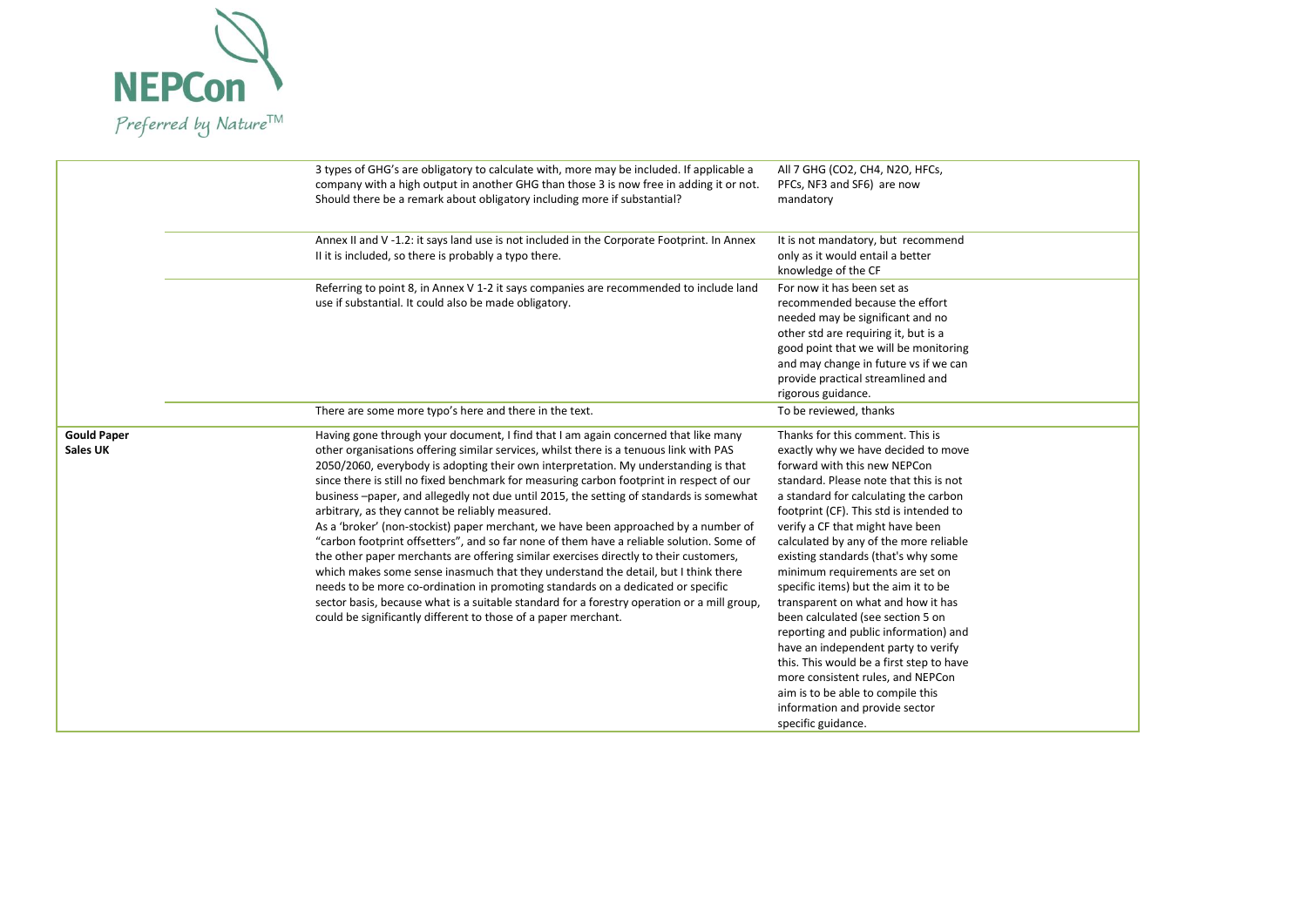

#### **Graphic Association Denmark**  Scope The demand for covering 95 % of the total emissions for the product chain seems very ambitious, and particularly when it comes to product calculations. We know that this is a demand from other international standards. No matter what, we doubt that it will be possible to make product calculations according to this demand unless generic data are used significantly. The consequence of this is that the product calculation will not be used as a competitive parameter in the market and in the dialogue between the company manufacturing the product and customer. If a product calculation shall make a difference in relation to improving the performance of the product it must primarily reflect the parameters that the customer can change e.g. choice of supplier, raw materials and design. We know that this view is contrary to the view of some LCA experts, who find the calculation incorrect if all emissions are not included. This is a choice between theory and what can work in practice in the market. For graphic companies the demand for 95 % is next to unrealistic, as the paper normally contributes more than 50-70 %. 95 % of 30-50 % is very difficult to reach. It is indeed a requirement for other standards and thus we want to mantain it at least until we develop sector-specif guidelines and can demonstrate the best option available for each to prove best practises. Carbon neutrality When defining carbon neutrality as a demand you should take into consideration that there are other important environmental impacts than GWP. The carbon emission doesn't say anything about the use of energy and might give a benefit to companies using electricity from nuclear power plants or companies having a bad energy efficiency. Who is the most environmental friendly, the one with the lowest carbon emission or the one with the highest energy efficiency? There is a risk for green washing when claiming carbon neutrality. That's right indeed, and while we keep other items link to a broader ecological footprint it has been decided to to require neutrality, that now would be a second step after focussing on emission reduction. 3.1 Identifying emission sources It's not clear whether avoided emissions form e.g. recycling of biogenic end products or incineration with energy recovery can be taken into consideration. The carbon storage and End of life are the most important parameters for biogenic products. A standard aimed for these products should be more specific, when these parameters are part of the scope. Recicling is considered as per the GHGP guidelines, and carbon storage in wood products also, based on IPCC guidelines 2006 or more relevant and accurate methods.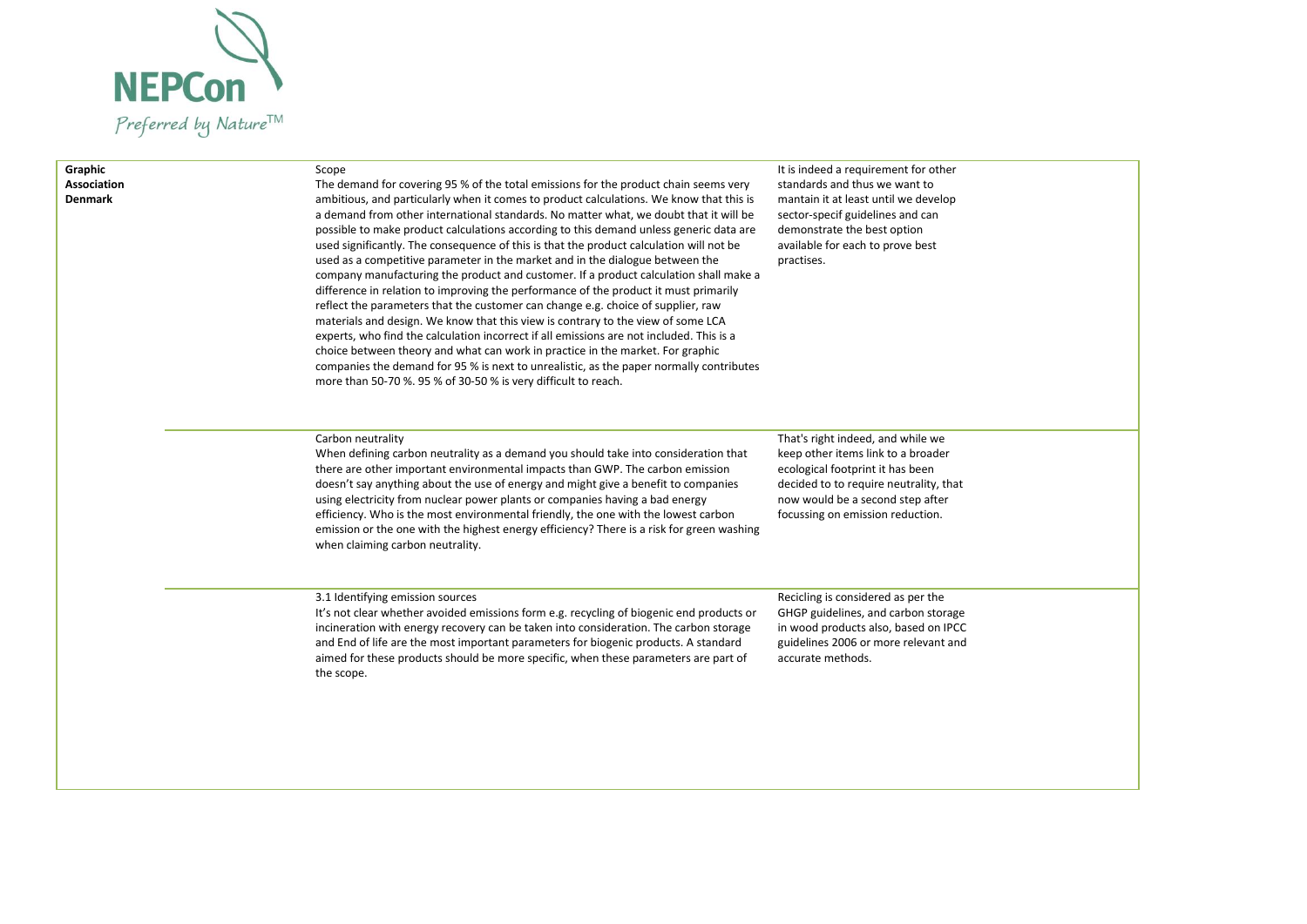

| The inclusion of biogenic emissions, when the source is not considered sustainable by<br>Our experience verifying forest<br>way of certification, seems like a political and commercial requirement. There might be<br>carbon projects shows us that indeed<br>a correlation between some forest activities and the carbon emissions, but we doubt<br>land use change (LUC) is a much more<br>this, and FSC guaranties the lowest emission. Are there any independent studies stating<br>complex issue. Having the FSC as a<br>this? No matter what, there might be other and more simple ways to document<br>requirement for demonstrating<br>whether land-use-change has a significant consequence e.g. reports from FAO.<br>sustainability is intended only to<br>allow FSC forests not to be accounted<br>for the LUC emissions, as our<br>experience in that field has proven<br>that it is the best std to prove<br>sustainability of the land use and thus<br>no LUC. So it does not guarantee the<br>lowest emission, but it guarantees to<br>the bigest extent possible that the<br>land is not going to be converted, and<br>so it can be assumed that there are<br>zero emissions. Actually, the reality<br>claimed by different organizations is<br>that sustainable forest management<br>might increase the forest stocks, but<br>what we have inluded here is that if<br>someone wants to account for that<br>(even in an FSC certified forest) then<br>they would need to do the<br>calculations, as required for any other<br>forest where sustainability is not<br>demonstrated.<br>Annex II: The text in the paragraphs is confusing: "Minimum inclusions, recommended".<br>Please notice the different colors, as<br>Is it minimum or is it a recommendation. According to GHGP scope 1 and 2 is<br>some items are mandatory, meeting<br>the GHGP requirements, and others<br>mandatory.<br>are recommended |  |  |
|--------------------------------------------------------------------------------------------------------------------------------------------------------------------------------------------------------------------------------------------------------------------------------------------------------------------------------------------------------------------------------------------------------------------------------------------------------------------------------------------------------------------------------------------------------------------------------------------------------------------------------------------------------------------------------------------------------------------------------------------------------------------------------------------------------------------------------------------------------------------------------------------------------------------------------------------------------------------------------------------------------------------------------------------------------------------------------------------------------------------------------------------------------------------------------------------------------------------------------------------------------------------------------------------------------------------------------------------------------------------------------------------------------------------------------------------------------------------------------------------------------------------------------------------------------------------------------------------------------------------------------------------------------------------------------------------------------------------------------------------------------------------------------------------------------------------------------------------------------------------------------------------------------------------------------|--|--|
|                                                                                                                                                                                                                                                                                                                                                                                                                                                                                                                                                                                                                                                                                                                                                                                                                                                                                                                                                                                                                                                                                                                                                                                                                                                                                                                                                                                                                                                                                                                                                                                                                                                                                                                                                                                                                                                                                                                                |  |  |
|                                                                                                                                                                                                                                                                                                                                                                                                                                                                                                                                                                                                                                                                                                                                                                                                                                                                                                                                                                                                                                                                                                                                                                                                                                                                                                                                                                                                                                                                                                                                                                                                                                                                                                                                                                                                                                                                                                                                |  |  |
|                                                                                                                                                                                                                                                                                                                                                                                                                                                                                                                                                                                                                                                                                                                                                                                                                                                                                                                                                                                                                                                                                                                                                                                                                                                                                                                                                                                                                                                                                                                                                                                                                                                                                                                                                                                                                                                                                                                                |  |  |
|                                                                                                                                                                                                                                                                                                                                                                                                                                                                                                                                                                                                                                                                                                                                                                                                                                                                                                                                                                                                                                                                                                                                                                                                                                                                                                                                                                                                                                                                                                                                                                                                                                                                                                                                                                                                                                                                                                                                |  |  |
|                                                                                                                                                                                                                                                                                                                                                                                                                                                                                                                                                                                                                                                                                                                                                                                                                                                                                                                                                                                                                                                                                                                                                                                                                                                                                                                                                                                                                                                                                                                                                                                                                                                                                                                                                                                                                                                                                                                                |  |  |
|                                                                                                                                                                                                                                                                                                                                                                                                                                                                                                                                                                                                                                                                                                                                                                                                                                                                                                                                                                                                                                                                                                                                                                                                                                                                                                                                                                                                                                                                                                                                                                                                                                                                                                                                                                                                                                                                                                                                |  |  |
|                                                                                                                                                                                                                                                                                                                                                                                                                                                                                                                                                                                                                                                                                                                                                                                                                                                                                                                                                                                                                                                                                                                                                                                                                                                                                                                                                                                                                                                                                                                                                                                                                                                                                                                                                                                                                                                                                                                                |  |  |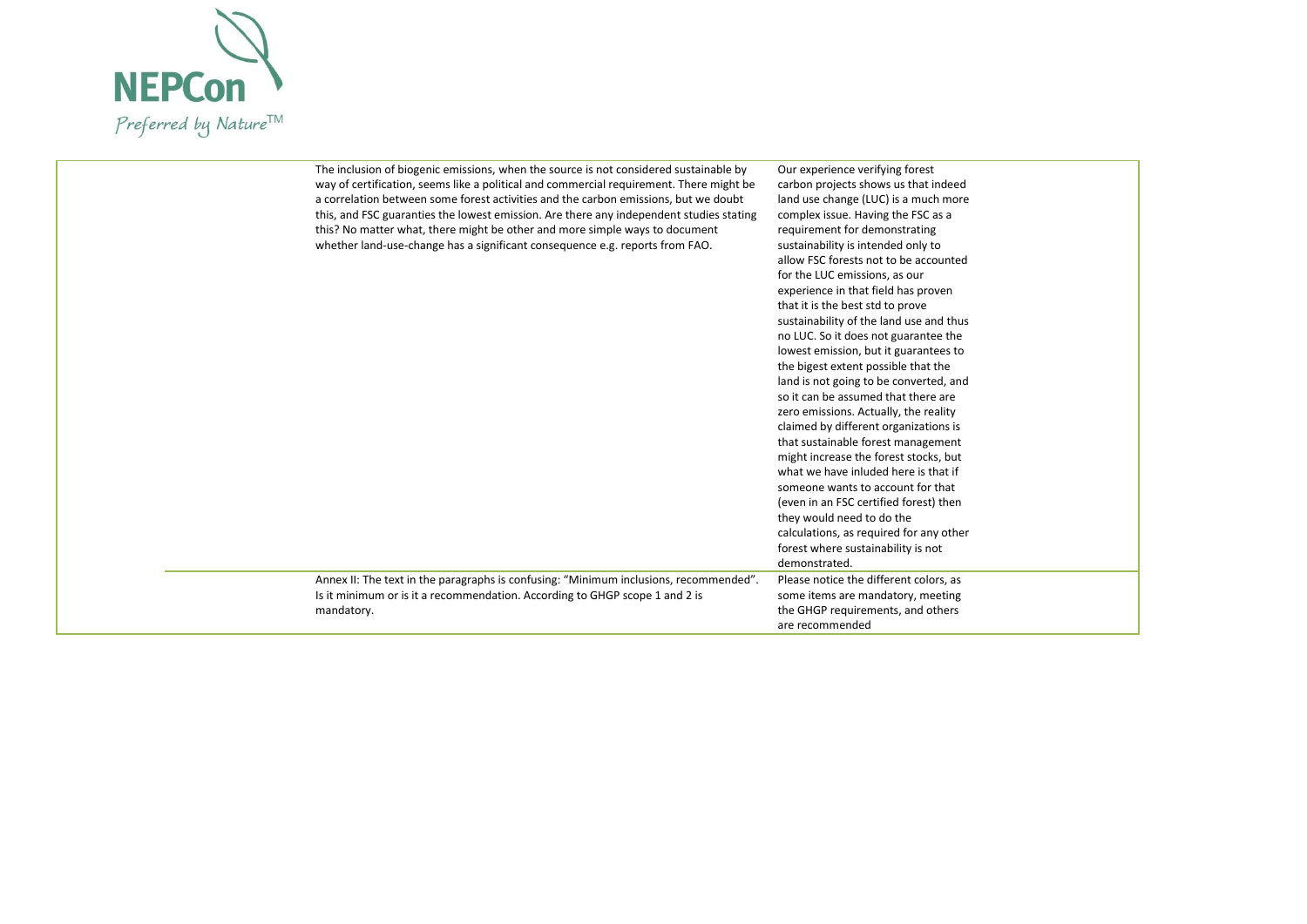

| Rainforest<br><b>Alliance</b> | Standard auditability: an important consideration when drafting this standard should<br>be: How will auditors evaluate conformance with the standard? In many cases the<br>standard defers to the organization to determine the methodology or the assessment<br>criteria to be applied when evaluating organizational carbon footprint. For example,<br>section 2.1 requires the organization to define the boundaries for the Corporate<br>Footprint and Product Footprint. However, these requirements do not require<br>organizations to justify how boundaries were set (e.g. see 2.1.1 and 2.1.5), as such the<br>auditor cannot evaluate if the boundaries were set appropriately given the wording of<br>the language. By including words such as "justify", "provide evidence", or<br>"demonstrate", it allows the auditors to evaluate the process used to demonstrate<br>conformance with the standard. Without this wording it is very difficult to evaluate the<br>quality, accuracy, and conservativeness of the organization choices. I have tried to<br>highlight examples of where language could be added within the standard to make it<br>more auditable within the attached document. | Agreed and changed<br>changed |
|-------------------------------|------------------------------------------------------------------------------------------------------------------------------------------------------------------------------------------------------------------------------------------------------------------------------------------------------------------------------------------------------------------------------------------------------------------------------------------------------------------------------------------------------------------------------------------------------------------------------------------------------------------------------------------------------------------------------------------------------------------------------------------------------------------------------------------------------------------------------------------------------------------------------------------------------------------------------------------------------------------------------------------------------------------------------------------------------------------------------------------------------------------------------------------------------------------------------------------------------------|-------------------------------|
|                               | Clearly defining the scope within claims: One of the most important components of an<br>LCA is how the LCA boundaries are set. As such the scope as defined in 5.2.1 of the<br>standard should at minimum be referenced in any claims. This is critical to avoid issues<br>associated with "green washing" where claims could be made broadly about an<br>organizations emissions, expanding beyond the scope defined within the CFM plan. I<br>have tried to highlight specific areas of concern associated with claims within the<br>attached document.                                                                                                                                                                                                                                                                                                                                                                                                                                                                                                                                                                                                                                                  | Agreed                        |
|                               | Offsetting thresholds: The objective of this standard as I understand it is to provide a<br>complete process for limiting organizational negative impacts on the climate. In order<br>to achieve the greatest positive impact, the amount of allowable emission offsets<br>should be controlled by the standard. I feel that a maximum amount of allowable<br>emission offsets should be set (e.g. no greater that 40% of baseline emissions can be<br>offset). This forces organizations to focus on reducing emissions at all costs, perhaps<br>even when not financially favorable. It is through reducing emissions that that<br>organizations will have the greatest impact on atmospheric GHG emissions, not through<br>offsetting.                                                                                                                                                                                                                                                                                                                                                                                                                                                                  | Agreed                        |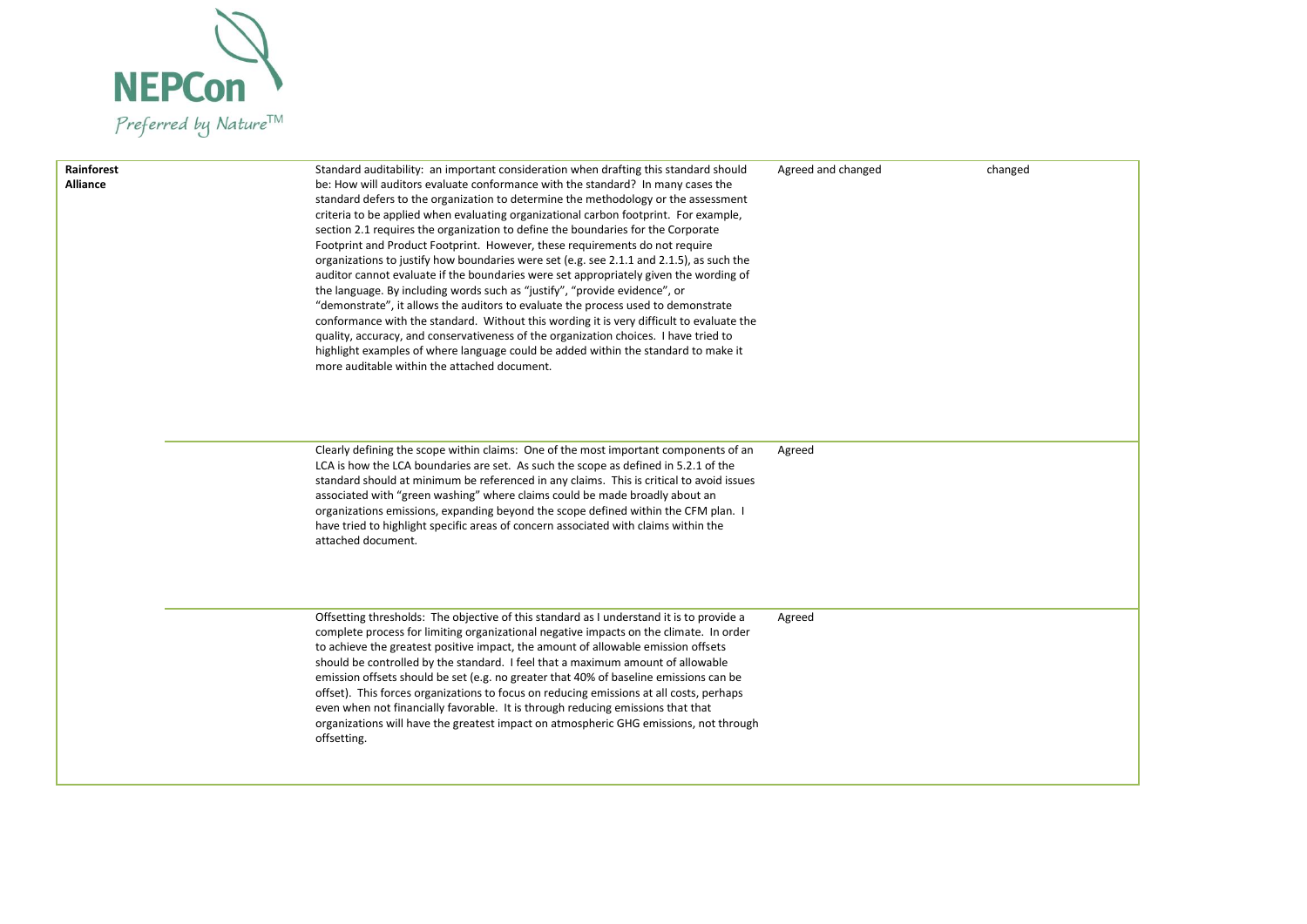

Methods and process available to organizations: The standard is very flexible in how GHG emissions are calculated by organizations. This is a benefit to organizations, as it allows greater flexibility in choice, however it will also create greater variance within the application of the standard. It may be helpful to provide guidance with the standard as to minimum acceptable methods for the calculation of GHG emissions. One example within the standard of where more guidance could be incorporated is in the calculation of long-term storage of carbon in products. In section 3.1.3 the standard states that organizations may include the "carbon storage profile of the product over the 100-year assessment period". Without minimum requirements on acceptable practices to do this, organizations are at the liberty to develop their own models of carbon storage in products. This is concerning as no minimum requirements for transparency, conservativeness, or accuracy for the development of models is included beyond the qualitative requirements outlined in section 5.3.2. Further, in most forest carbon standards, inclusion of carbon stored in wood product is limited to only the carbon remaining within the product at the end of the 100 year period (which is often less than 10% of the original carbon stock). Agreed and clarified I have highlighted a number of other comments within the attached document. In general I think it is very important to ensure the standard requires transparent and conservative evidence of conformance for all requirements. The standard should be written in a way that auditors can evaluate conformance with individual requirements based on the overarching principles defined within section 1.1.1 of the standard. Additionally it is important to consider how the standard will be implemented. Is there a defined level of assurance (a basic ISO requirement) that auditors will need to reach in order to demonstrate conformance? How will nonconformances be addressed (e.g. will organizations be required to address all nonconformances before any claims can be made about the CFM certification)? Agreed as to include the principles. NCR closure: Same as usual: cert given with minor NCR, to be clarified in the handbook when is minor and when major. The standard could do more to focus on the issues specific to these sectors (timber

paper)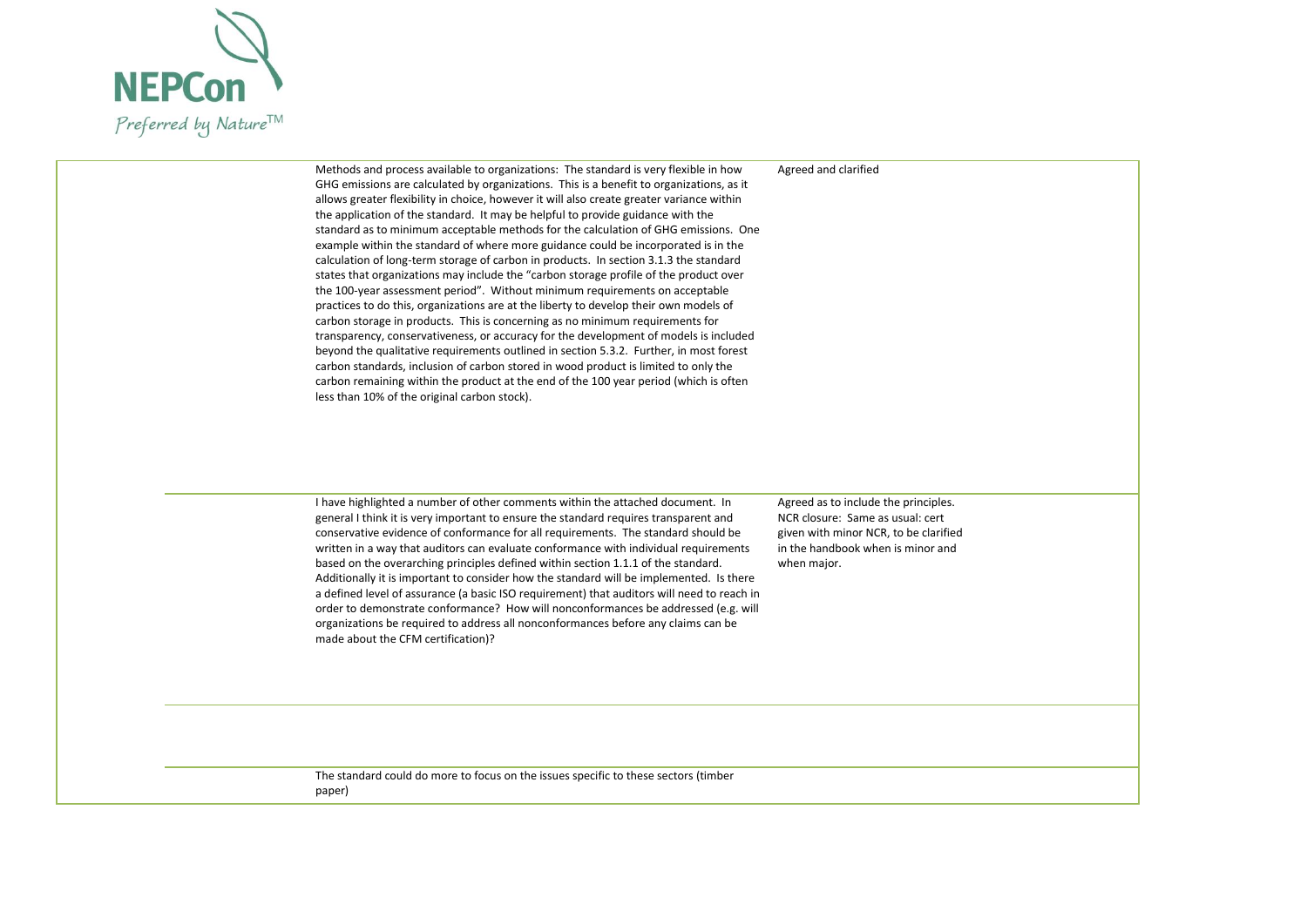

| (LUC) this is the real challenge especially if the focus is on paper and wood companies.<br>Agreed, to be developed in the future<br>This will be where more guidance is needed if the standards you reference fall short.<br>Some of the principles of carbon project accounting may have to be considered,<br>e.g.mandatory inclusion of certain pools, use of a certain tier of data, conservative<br>handling of uncertainty, use of averaging across cycles etc<br>So there is no quantitative estimate of uncertainty? I have not seen conservatism<br>Guiding principles added in the<br>mentioned either perhaps you need one or the other to maintain integrity of the<br>introduction, including<br>conservativeness. To be monitored<br>numbers.<br>for future versions based in our<br>experince<br>Absolute emissions and intensity are very different things. You should determine that<br>You have to reduce one or the other,<br>you shall request both, but not leave it for a choice. The problem with intensity, as I'm<br>so you can't grow and grow and then<br>sure you understand, is a company can grow and grow and grow their emissions, while<br>keep the intensity constant. In any<br>keeping intensity constant. I think both data points are important.<br>case, we will monitor if requiring<br>absolute reductions if feasible, it<br>seems requiring no growth for the<br>companies would make the std not<br>very applicable<br>I would be much more comfortable with definitions that were referenced to<br>We want to have accurate definitions<br>authoritative sources if these are not 100% NEPCon definitions; i.e., ISO standards, PAS<br>but make sure that are<br>understandable. To be reviewed and<br>standards, etc.<br>if some definitions are potentially<br>problematic just copy them from<br>other organizations and reference the<br>source.<br>Where are these principles defined? There is a definition section at the end of the<br>Added to the scope section<br>document, however as these are referenced as principles it seems as though there<br>should be a specific section explaining and defining these principles and how they are<br>applied. n the VCS the guiding principles are explicitly defined, and it is specifically<br>noted that auditors can defer to these principles when evaluating conformance with the<br>standard. This is a critical component for auditors, as it enables auditors to reference<br>the guiding principles when evaluating conformance. |  |  |
|-----------------------------------------------------------------------------------------------------------------------------------------------------------------------------------------------------------------------------------------------------------------------------------------------------------------------------------------------------------------------------------------------------------------------------------------------------------------------------------------------------------------------------------------------------------------------------------------------------------------------------------------------------------------------------------------------------------------------------------------------------------------------------------------------------------------------------------------------------------------------------------------------------------------------------------------------------------------------------------------------------------------------------------------------------------------------------------------------------------------------------------------------------------------------------------------------------------------------------------------------------------------------------------------------------------------------------------------------------------------------------------------------------------------------------------------------------------------------------------------------------------------------------------------------------------------------------------------------------------------------------------------------------------------------------------------------------------------------------------------------------------------------------------------------------------------------------------------------------------------------------------------------------------------------------------------------------------------------------------------------------------------------------------------------------------------------------------------------------------------------------------------------------------------------------------------------------------------------------------------------------------------------------------------------------------------------------------------------------------------------------------------------------------------------------------------------------------------------------------------------------------------------------------------------|--|--|
|                                                                                                                                                                                                                                                                                                                                                                                                                                                                                                                                                                                                                                                                                                                                                                                                                                                                                                                                                                                                                                                                                                                                                                                                                                                                                                                                                                                                                                                                                                                                                                                                                                                                                                                                                                                                                                                                                                                                                                                                                                                                                                                                                                                                                                                                                                                                                                                                                                                                                                                                               |  |  |
|                                                                                                                                                                                                                                                                                                                                                                                                                                                                                                                                                                                                                                                                                                                                                                                                                                                                                                                                                                                                                                                                                                                                                                                                                                                                                                                                                                                                                                                                                                                                                                                                                                                                                                                                                                                                                                                                                                                                                                                                                                                                                                                                                                                                                                                                                                                                                                                                                                                                                                                                               |  |  |
|                                                                                                                                                                                                                                                                                                                                                                                                                                                                                                                                                                                                                                                                                                                                                                                                                                                                                                                                                                                                                                                                                                                                                                                                                                                                                                                                                                                                                                                                                                                                                                                                                                                                                                                                                                                                                                                                                                                                                                                                                                                                                                                                                                                                                                                                                                                                                                                                                                                                                                                                               |  |  |
|                                                                                                                                                                                                                                                                                                                                                                                                                                                                                                                                                                                                                                                                                                                                                                                                                                                                                                                                                                                                                                                                                                                                                                                                                                                                                                                                                                                                                                                                                                                                                                                                                                                                                                                                                                                                                                                                                                                                                                                                                                                                                                                                                                                                                                                                                                                                                                                                                                                                                                                                               |  |  |
|                                                                                                                                                                                                                                                                                                                                                                                                                                                                                                                                                                                                                                                                                                                                                                                                                                                                                                                                                                                                                                                                                                                                                                                                                                                                                                                                                                                                                                                                                                                                                                                                                                                                                                                                                                                                                                                                                                                                                                                                                                                                                                                                                                                                                                                                                                                                                                                                                                                                                                                                               |  |  |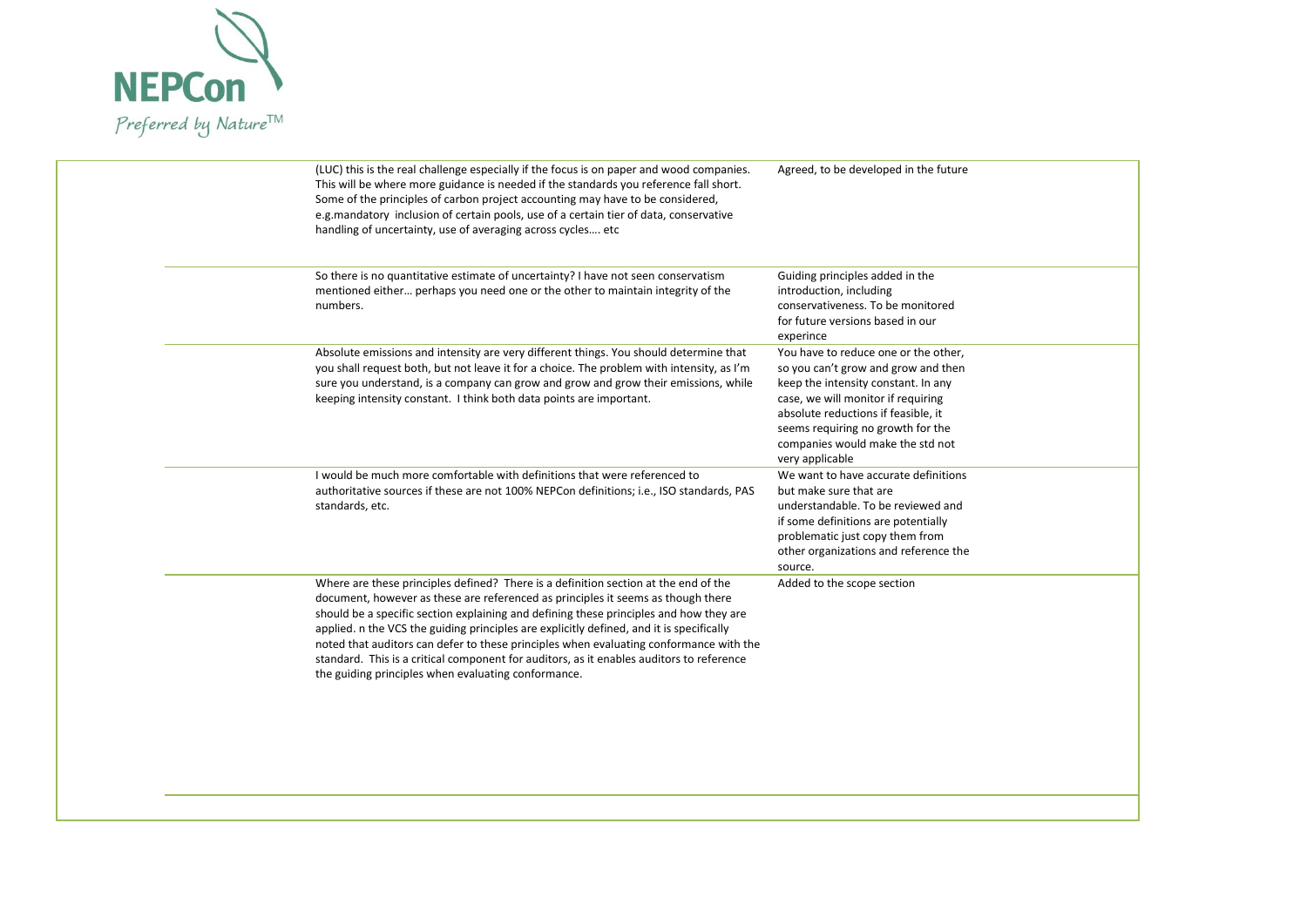

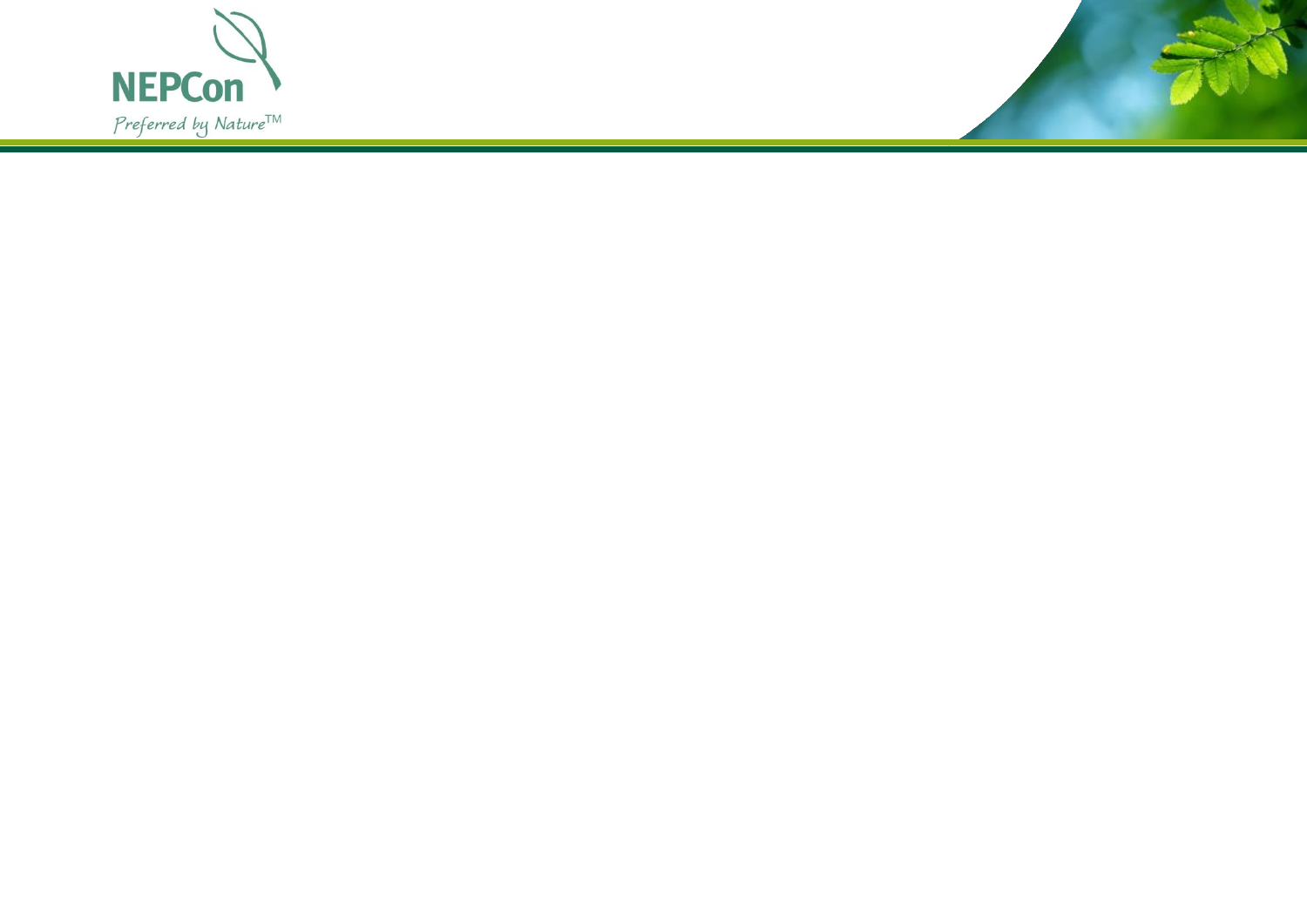

# Table 2: Stakeholder comments - Second round

| Input                            | <b>Document reference</b>                                                                                                                        | <b>Comments/concerns</b>                                                                                                                                                                                                                                                                                                                                                                                                                                                                                                                                          | <b>Response</b>                                                                                                                                                                                                                                                                                                                                                                                                                                                                                                                                                                                                                                                                                                                                                                                                                                                                                                                                                                                                                                                                                                                              | <b>Changes to standard</b>                                                                                                                                                                                                                                                                                                                                              |
|----------------------------------|--------------------------------------------------------------------------------------------------------------------------------------------------|-------------------------------------------------------------------------------------------------------------------------------------------------------------------------------------------------------------------------------------------------------------------------------------------------------------------------------------------------------------------------------------------------------------------------------------------------------------------------------------------------------------------------------------------------------------------|----------------------------------------------------------------------------------------------------------------------------------------------------------------------------------------------------------------------------------------------------------------------------------------------------------------------------------------------------------------------------------------------------------------------------------------------------------------------------------------------------------------------------------------------------------------------------------------------------------------------------------------------------------------------------------------------------------------------------------------------------------------------------------------------------------------------------------------------------------------------------------------------------------------------------------------------------------------------------------------------------------------------------------------------------------------------------------------------------------------------------------------------|-------------------------------------------------------------------------------------------------------------------------------------------------------------------------------------------------------------------------------------------------------------------------------------------------------------------------------------------------------------------------|
|                                  |                                                                                                                                                  |                                                                                                                                                                                                                                                                                                                                                                                                                                                                                                                                                                   |                                                                                                                                                                                                                                                                                                                                                                                                                                                                                                                                                                                                                                                                                                                                                                                                                                                                                                                                                                                                                                                                                                                                              |                                                                                                                                                                                                                                                                                                                                                                         |
| <b>The Ecological</b><br>Council | <b>NEPCon Carbon</b><br><b>Footprint Management</b><br>Standard (2013 Version<br>1.2, Final Draft)<br>Section/indicator:<br>Introduction [Page1] | The first effort in all activities to reduce a company's<br>climate impact is to improve resource use, both in<br>materials and energy, etc. This recommendation I could<br>not find.<br>Further discussion:<br>The standard should define the right order of things -<br>that is explain to companies that in order to create<br>additional change to the climate they go through;<br>1 Energy savings<br>2 Material / resource optimization<br>3 Substitution with more sustainable products<br>4 Invest in Renewable Energy<br>5 Consider offsetting emissions | NEPCon realises that there is a need to guide organisations to the right<br>order of preference for reduction and offsetting efforts and NEPCon<br>will always do so in any interaction with CFM clients. However, up to<br>companies to decide the most meaningful options for CO2 reductions<br>and hence, how to priorities their actions towards reductions.<br>A standard must be a normative document that states the rules and<br>requirements to fulfil the standard and ultimately the goal of reducing<br>the company's climate impact. Explanatory text has therefore been<br>minimised.<br>Indicators that safeguard CO2 reduction are:<br>4.1.1. The Organisation shall set targets for emission reduction based<br>on the base year carbon footprint.<br>6.1.3. Claims of carbon emission reduction and carbon neutrality may<br>only be made once the Organisation can prove it has reduced and<br>achieved carbon neutrality in accordance with this standard.<br>6.1.4. The Organisation shall be eligible to make claims about carbon<br>neutrality based on offsetting alone only for the first year of<br>certification. | CFM standard introductory section has been<br>elaborated to explain the difference to<br>other standards, hereby emphasising which<br>companies NEPCon is prepared to work<br>with. Special features of the CFM standard is<br>described:<br>1. Include scope 3<br>2. Set demands on reduction<br>3. Using buffer<br>4. Demands on public communication<br>[See page 1] |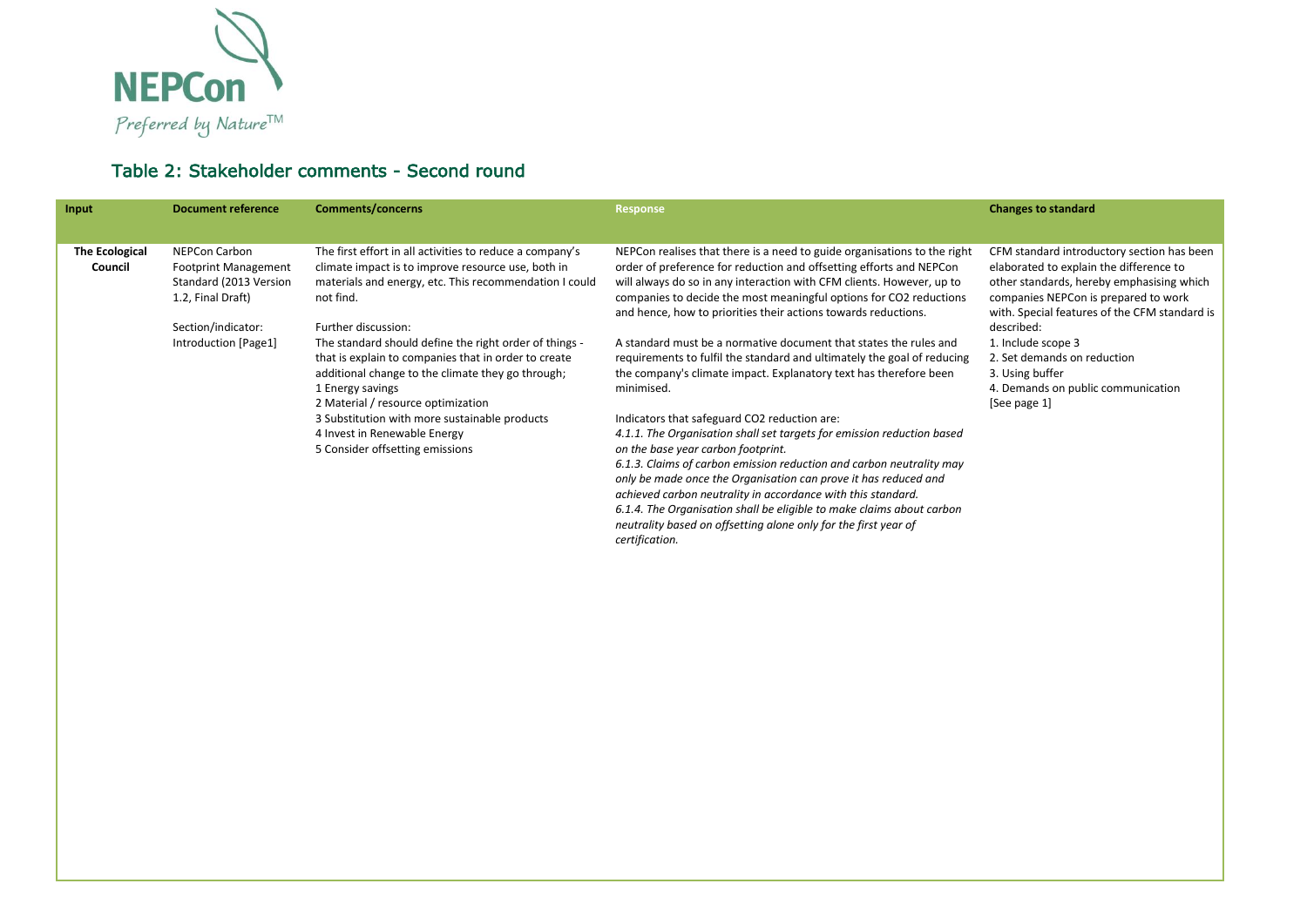

#### Section/indicator: All standard

The next action is to ensure, for example, energy in production of purchased resources and own in-house production is performed with renewable energy. Here is is best that the Renewable energy is owned by the reporting company or that the company has entered into long-term Power Purchase agreements - either as up-front investment before installation of renewable energy or at the latest in before the renewable energy facility is two years - which is most additional. You are not taking the up the issue of "Green Credentials" or "Guaranties of Origin" up or give any definitions of types of biomass, which you consider sustainable when it is used for energy production. It surprises me, considering your forest background.

NEPCon realises that the biomass sustainability is an important aspect of carbon footprinting. The EU is still working on clear sustainability indicator. NEPCon will follow this development closely to ensure that ANY unsustainable biomass is reflected in a company's carbon footprint in future versions of the CFM standard. For now it shall be reported separately.

Regarding "Green Credentials" and "Guaranties of Origin, NEPCon acknowledges that there is a need to prove the origin and the credibility of a renewable energy product. However we realise that there are more way of doing this than providing Green Credentials. Indicator 3.1.3. has been added saying: *Avoided emissions (e.g. from recycling) and emissions of biogenic carbon (e.g. biomass) shall not be included but may be reported separately.*

Indicator 3.3.9. have been added saying: *The Organisation shall ensure that the emissions reduction resulting from the organisations use of renewable energy (calculated with a zero emission factor) is not double counted – e.g. included in the national energy mix, national emissions reduction efforts or elsewhere.*

| Section/indicator:<br>All standard | As a last resort - but it is almost the first with you - is be<br>offsetting. Here it is so important to clearly define what<br>types of offsetting you will accept. Purchase of<br>allowances (AAU) from the EU ETS can probably go into<br>your definition, but are totally ineffective. Establishing<br>credits (VER's) through voluntary actions can be used if<br>they are certified by trusted parties, such as WWF via<br>Gold Standard. Credits from eg. CDM and JI projects<br>should not be used as the UN certification of<br>additionallity is simply too weak. Forest Credits should<br>be excluded, as long as there is no bullet-proof way to<br>ensure "permanence" and prevent logging moving<br>elsewhere. | Our standard clearly requires continued internal reductions and state<br>that that reductions are preferred to offsetting and we have included<br>a threshold for reduction in the guidelines for the use of claims and<br>labels about the company's climate efforts. (see Annex VI)<br>As is the case with the carbon credits system in general, NEPCon<br>realises that there can be projects that do not fully live up to standard,<br>or turn out not to have the intended effect. We believe that in most<br>cases the rigor of the forest carbon standards safeguards this<br>unintended effect and provides buyers with credible credits that can<br>be used to compensate for industrial emissions with confidence.<br>Permanence of forest carbon projects is rigorously safeguarded<br>through the Verified Carbon Standard, Plan Vivo and Gold standard via<br>various Non-permanence risk evaluation tools specifically developed<br>for projects in the Agriculture, Forest and Land Use sectors (AFOLU).<br>The tool also included a risk buffer to account for unintended non-<br>permanence issues arising during the project period. | CDM and JI credits have been removed from<br>Annex IV's list of credible offsetting<br>schemes. The credibility of offsetting<br>systems will be evaluated continuously and<br>might give rise to changes to this annex and<br>the systems and the global carbon markets<br>develop. [See page 15]<br>Focus on reduction has been strengthened<br>further in the introductory text and in is also<br>mentioned in indicator 4.1.1., 6.1.3. &<br>6.1.4. |
|------------------------------------|------------------------------------------------------------------------------------------------------------------------------------------------------------------------------------------------------------------------------------------------------------------------------------------------------------------------------------------------------------------------------------------------------------------------------------------------------------------------------------------------------------------------------------------------------------------------------------------------------------------------------------------------------------------------------------------------------------------------------|--------------------------------------------------------------------------------------------------------------------------------------------------------------------------------------------------------------------------------------------------------------------------------------------------------------------------------------------------------------------------------------------------------------------------------------------------------------------------------------------------------------------------------------------------------------------------------------------------------------------------------------------------------------------------------------------------------------------------------------------------------------------------------------------------------------------------------------------------------------------------------------------------------------------------------------------------------------------------------------------------------------------------------------------------------------------------------------------------------------------------------------------------------|--------------------------------------------------------------------------------------------------------------------------------------------------------------------------------------------------------------------------------------------------------------------------------------------------------------------------------------------------------------------------------------------------------------------------------------------------------|
|                                    |                                                                                                                                                                                                                                                                                                                                                                                                                                                                                                                                                                                                                                                                                                                              | Annex IV clearly states the conditions for emission offsetting.                                                                                                                                                                                                                                                                                                                                                                                                                                                                                                                                                                                                                                                                                                                                                                                                                                                                                                                                                                                                                                                                                        |                                                                                                                                                                                                                                                                                                                                                                                                                                                        |
| Section/indicator:<br>All standard | And finally, a comment that we DEC not support CO2<br>neutrality if it is not based on real and additional<br>measures. And I cannot see that your standard<br>guarantees this.                                                                                                                                                                                                                                                                                                                                                                                                                                                                                                                                              | The CFM Standard clearly demands reduction and a buffer for<br>excluded emissions sets the bar much higher than existing products on<br>the market.<br>The standard does not promote CO2 neutrality without the change<br>towards additional carbon reductions.                                                                                                                                                                                                                                                                                                                                                                                                                                                                                                                                                                                                                                                                                                                                                                                                                                                                                        | Text on carbon reductions strengthened<br>throughout the standard                                                                                                                                                                                                                                                                                                                                                                                      |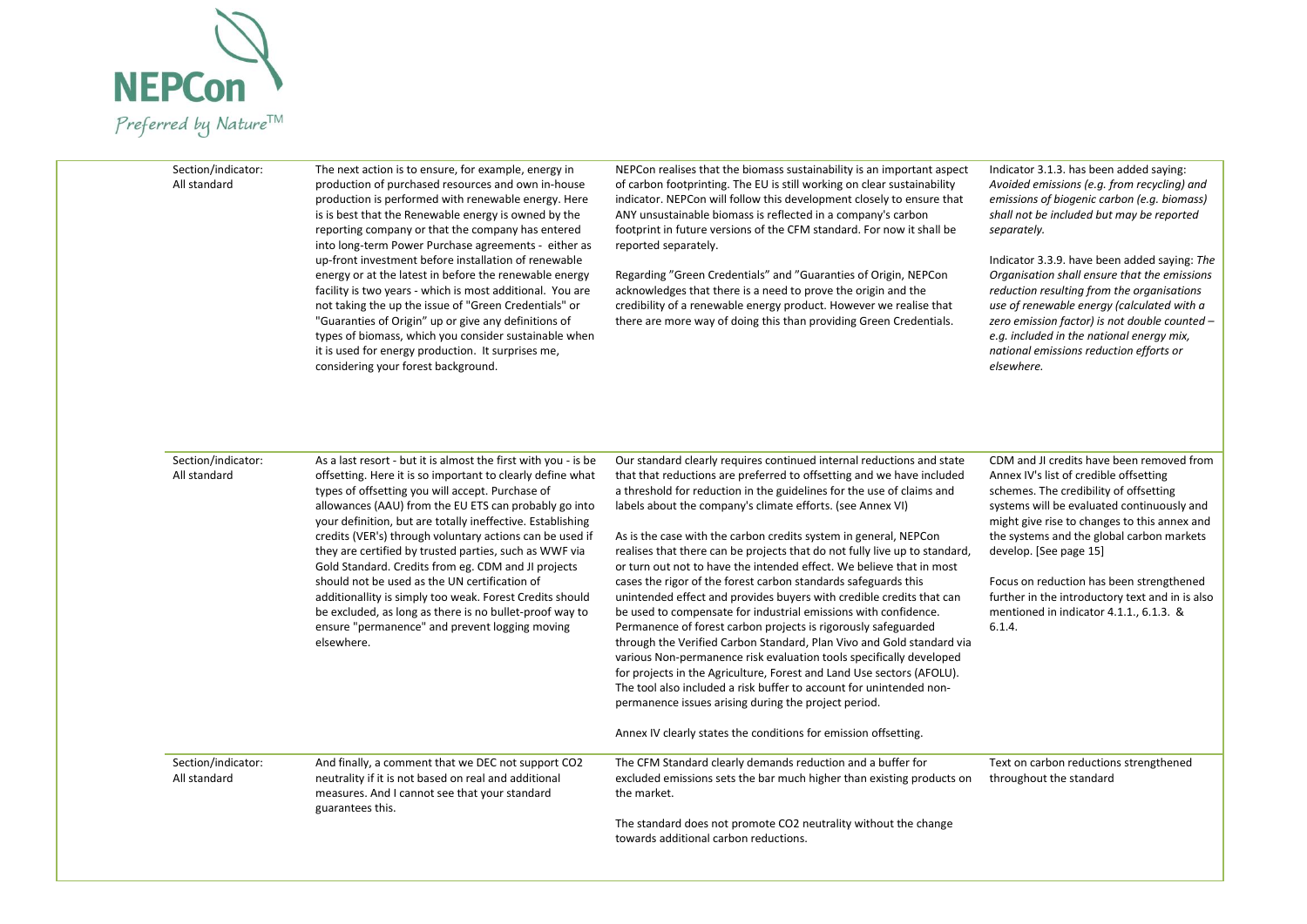

| <b>Face the Future</b> | <b>NEPCon Carbon</b>        | what happens in the case where a company is unable to | It depends on the justification. However, in general companies shall       |
|------------------------|-----------------------------|-------------------------------------------------------|----------------------------------------------------------------------------|
|                        | <b>Footprint Management</b> | document year on year reductions as required in the   | demonstrate reduction according to the CFM management plan. If no          |
|                        | Standard (2013 Version      | standard?                                             | reduction is achieved at all - depending on the justification -            |
|                        | 1.2, Final Draft)           |                                                       | companies shall receive a minor non-conformity the first year. If it is    |
|                        |                             |                                                       | repeated the following year, the non-conformity shall be upgraded to       |
|                        | Section/indicator: 4.       |                                                       | a major and companies will have to take action to go towards               |
|                        | Carbon footprint            |                                                       | reduction (not necessarily achieve them) within a three months             |
|                        | management plan             |                                                       | period. If not, certificates will be suspended. Labels can only be used if |
|                        |                             |                                                       | the reduction threshold has been achieved and the company                  |
|                        |                             |                                                       | demonstrates on-going reduction - year after year.                         |
|                        |                             |                                                       |                                                                            |
|                        |                             |                                                       |                                                                            |
|                        |                             |                                                       |                                                                            |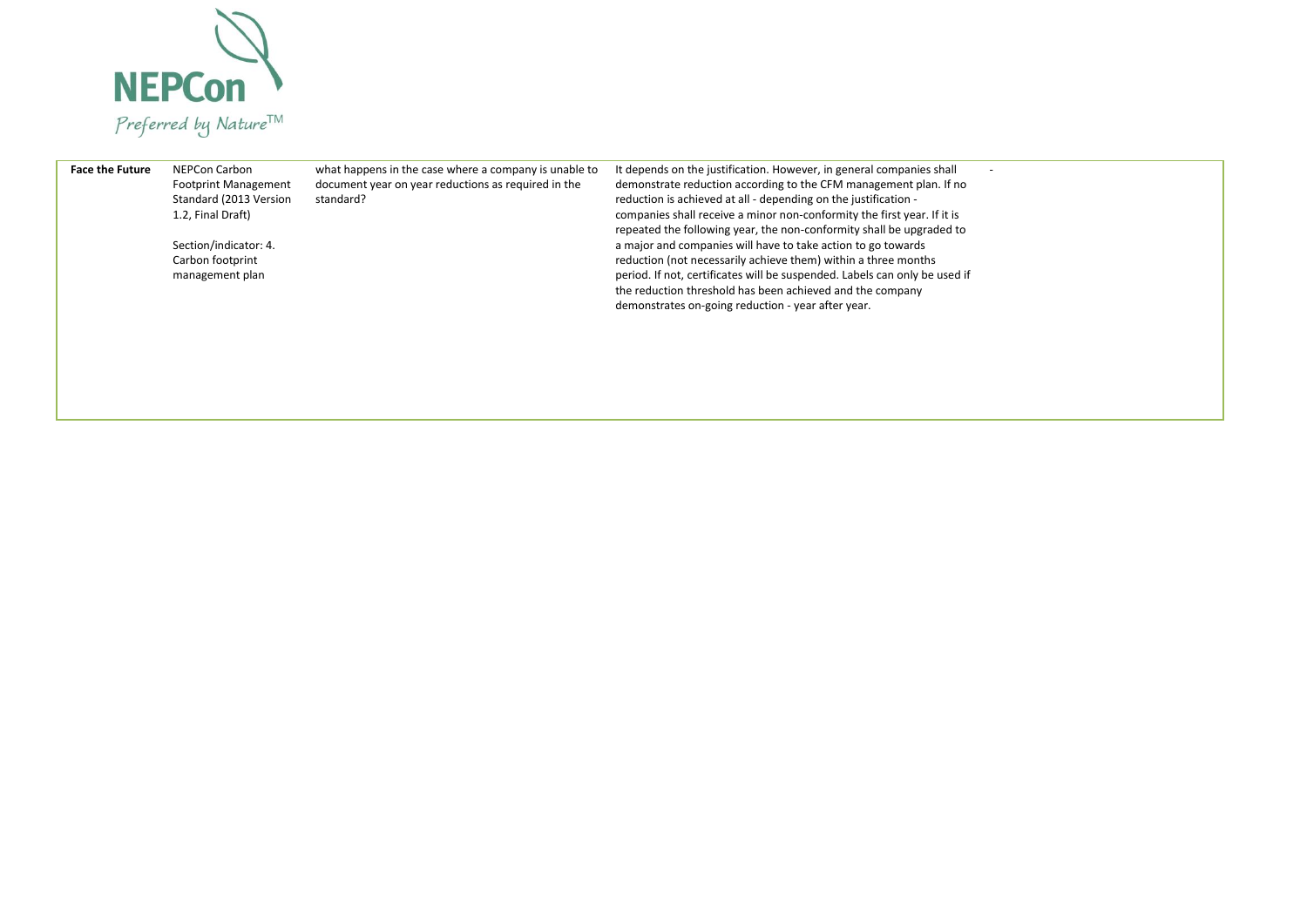

## **Carbon Trust**

**Registered Consultant**

NEPCon Carbon Footprint Management Standard (2013 Version 1.2, Final Draft)

> Section/indicator: Introduction & references [Page1]

1. -Product Environmental Footprint (PEF)/ Organization Environmental Footprint (OEF) EU guides . The communication from the Commission to the European Parliament and the Council "Building the Single Market for Green Products", and the associated OEF /PEF guides from past April 2013, reinforces the EU objective to harmonized the footprint based claims. The development of theses guides will probably lead to policy measures. Therefore, to take reference of these guides could be essential in order to alignment. The EU initiative is internationally leading the objective to harmonize footprint claims and there isn´t any other initiative with a such weight to take into account by the moment apart from voluntary ISO regulation.

#### As principal issues missed by the NEPCon standard it would be the following:

a) The importance of taking Product or Sector Categories Rules (PCR/SCR) as reference. Paper sector is quite active in that aspect. In order to focus the NEPCon standard in the timber and paper sector, It would be interesting the reviewing the PCR and SCR already published in these sectors. Although the development of these sort of documents is irregular, this is the best way found to establish the rules as similar as possible for the same kind of products and avoid different levels of accuracy in the use of the footprint instrument.

#### b) A more structured and accurate data quality and uncertainty assess

The requirements for assessing data quality and uncertainty in the standard could be too much flexible and difficult to evaluated. If the objective of this standard is to look for the highest commitment of the organization achieving as a last step the carbon neutrality, there should be a requirement with the same level of commitment related to the data quality (assessed in a traceable, repeatable, defined and objective way).

To define several data indicators (completeness, time representativeness, technological representativeness, geographical representativeness, etc.) and ask for a semi quantitative assess could be adopt as the same approach taken in ISO 14044 (and adopted as well in PEF/OEF guides, GHG Protocol and PAS 2050)

#### Importance of Product and sector category rules:

Indicator 3.1.3 has been added stating that: *In case updated sector or product specific category rules exist these shall be applied*

#### Data quality and uncertaincy

Indicator 3.5.2. has been added stating that: *The Organisation shall produce an assessment of the data quality based on the completeness, time representativeness, technological representativeness, geographical representativeness. The assessment should provide a quantitative evaluation when possible.*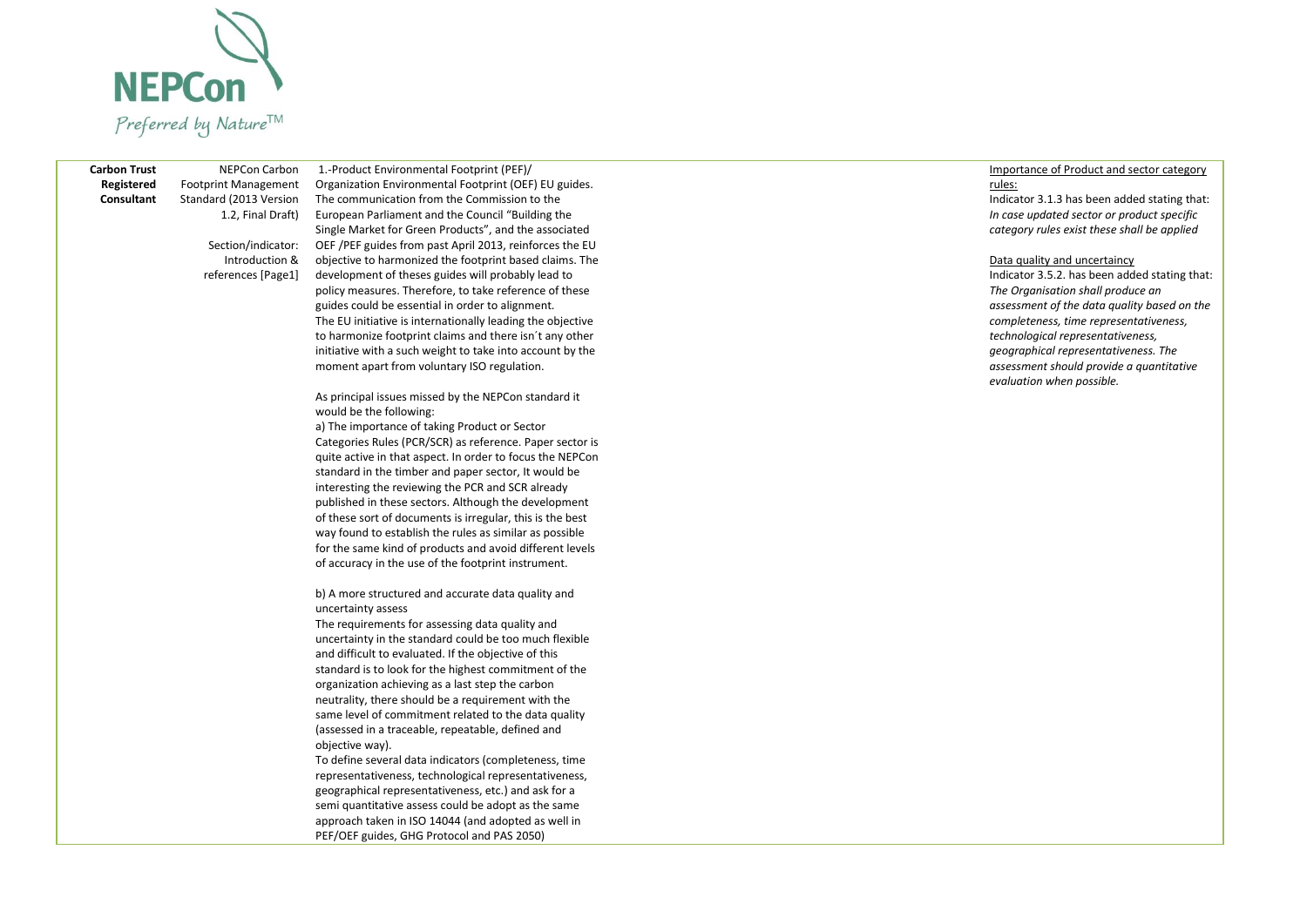

| Section/indicator: 3.3.6 | Government publications could be outdated or could<br>present wide conditions emissions factors not reflecting<br>the best quality data available. "Official status" of the<br>data source not must be a (only) indicator of data<br>quality (see comment 1b)                                                                                                                                              | This is a very good point. Wording of the standard will be changed<br>accordingly.            | Wording in indicator 3.3.6 has been<br>adjusted to: Where quantifications are<br>based on calculations (e.g. GHG data is<br>multiplied by an emission factor) GHG<br>emissions shall be calculated using emission<br>factors from updated and reliable source i.e.<br>government publications or international or<br>industry quidelines                                                                                                                                                                                                       |
|--------------------------|------------------------------------------------------------------------------------------------------------------------------------------------------------------------------------------------------------------------------------------------------------------------------------------------------------------------------------------------------------------------------------------------------------|-----------------------------------------------------------------------------------------------|------------------------------------------------------------------------------------------------------------------------------------------------------------------------------------------------------------------------------------------------------------------------------------------------------------------------------------------------------------------------------------------------------------------------------------------------------------------------------------------------------------------------------------------------|
| Section/indicator: 3.3.1 | It could be desirable to ask for using primary data at<br>least in the processes owned, operated or controlled by<br>the applicant organization (this approach is also taken<br>in PAS 2050 and GHG Protocol) if it is not justified than<br>other option is more representative or appropriate.                                                                                                           | This is a very good point. Wording of the standard will be changed<br>accordingly.            | Wording in indicator 3.3.1 has been<br>adjusted to: The carbon footprint shall be<br>based on primary data for all processes<br>owned or operated by the organisation. For<br>any other process organisation shall use<br>primary data if available and otherwise use<br>secondary data from a relevant and<br>authoritative source.                                                                                                                                                                                                           |
| Section/indicator: 3.3   | Collect emission data and choose emission factors:<br>Accounting for electricity use.: If (part of) the electricity<br>used is renewable and a zero emission factor is wanted<br>to be used it is important that no double counting<br>occurs. The supplier should guarantee that the<br>renewable electricity supplied to the organization is not<br>sold to other consumers nor accounted anywhere else. | This is a very good point. Wording of the standard will be changed<br>accordingly.            | Indicator 3.3.9. have been added saying:<br>The Organisation shall ensure that the<br>emissions reduction resulting from the<br>organisations use of renewable energy<br>(calculated with a zero emission factor) is<br>not double counted $-$ e.g. included in the<br>national energy mix, national emissions<br>reduction efforts or elsewhere.                                                                                                                                                                                              |
| Section/indicator: 3.4.2 | In order to look for the more accurate footprint<br>calculation possible, once the allocation has not been<br>able to be avoided, a physic base allocation (mass,<br>energy) could be prioritized against economic rule<br>allocation, and the economic rule could be prioritized<br>against others (this approach is also taken in PEF guide,<br>PAS 2050 and GHG Protocol)                               | Section 3.4 Allocations is somewhat lacking and the standard has been<br>changed accordingly. | Indicators in section 3.4 have been adjusted<br>and added:<br>3.4.1. The Organisation shall avoid or<br>minimise allocations where possible. This is<br>done by either subdividing the process and<br>collecting data, or expanding the system<br>boundaries to include the full process.<br>3.4.2. If allocations cannot be avoided they<br>shall be based on a physical relationship<br>(mass, energy) or as a second priority on an<br>economic relationship.<br>3.4.3. The Organisation shall identify and<br>document allocation methods. |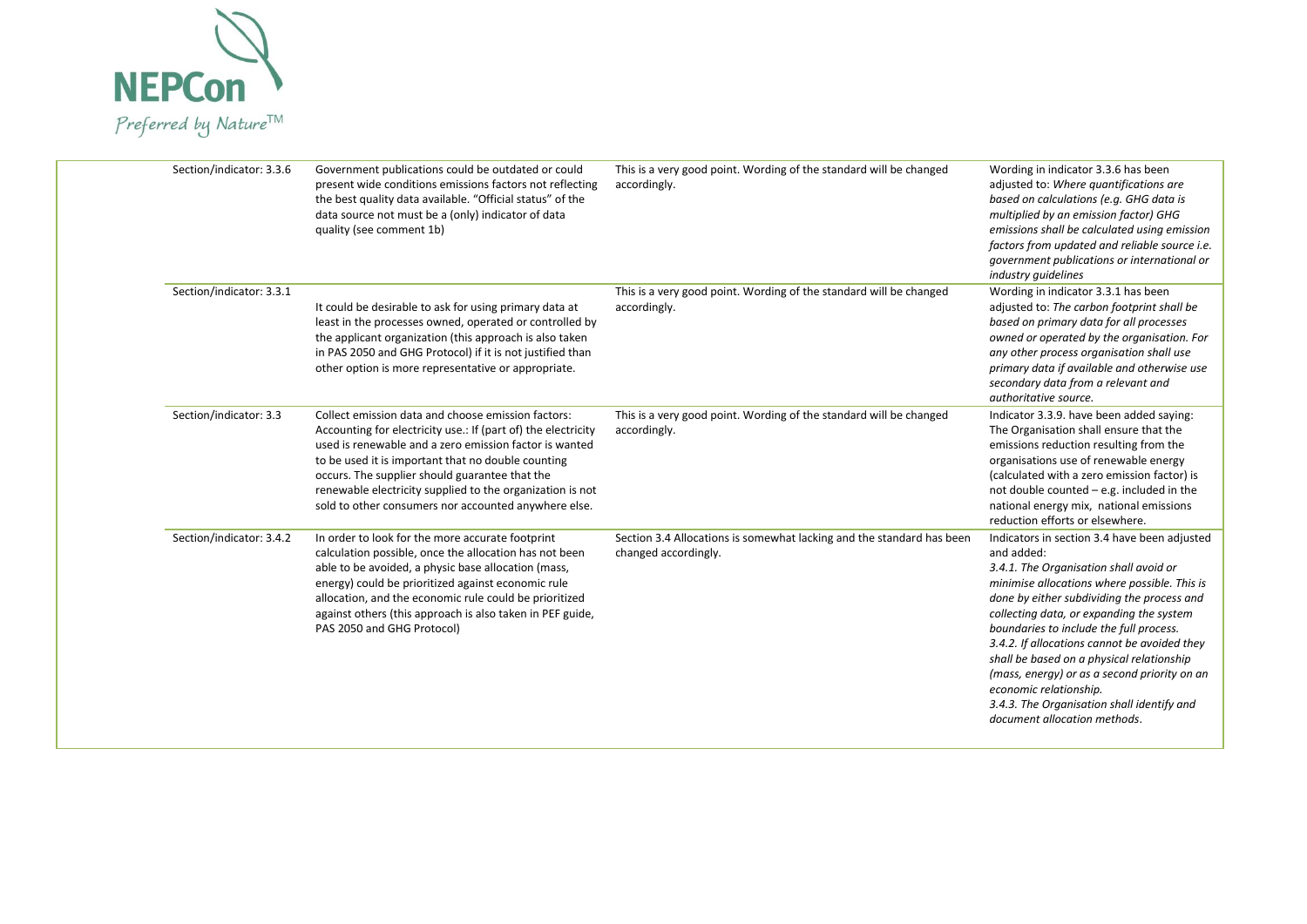

| Section/indicator: 4.<br>Carbon footprint<br>management Plan | Improvement quality data:<br>Once the data quality and uncertainty are assessed, an<br>improvement plan should be adopted as an issue of the<br>general carbon footprint management plan.                                                                                                                                                                                                                                 | This is a very good point. Wording of the standard will be changed<br>accordingly (see also above)                                                                                                                                                                                                                                                                                                                             | Indicator 3.5.2. has been added stating that:<br>The Organisation shall produce an<br>assessment of the data quality based on the<br>completeness, time representativeness,<br>technological representativeness,<br>geographical representativeness. The<br>assessment should provide a quantitative<br>evaluation when possible.                                                                                                                                                                                                                                                                                                                                                                                                                         |
|--------------------------------------------------------------|---------------------------------------------------------------------------------------------------------------------------------------------------------------------------------------------------------------------------------------------------------------------------------------------------------------------------------------------------------------------------------------------------------------------------|--------------------------------------------------------------------------------------------------------------------------------------------------------------------------------------------------------------------------------------------------------------------------------------------------------------------------------------------------------------------------------------------------------------------------------|-----------------------------------------------------------------------------------------------------------------------------------------------------------------------------------------------------------------------------------------------------------------------------------------------------------------------------------------------------------------------------------------------------------------------------------------------------------------------------------------------------------------------------------------------------------------------------------------------------------------------------------------------------------------------------------------------------------------------------------------------------------|
|                                                              |                                                                                                                                                                                                                                                                                                                                                                                                                           |                                                                                                                                                                                                                                                                                                                                                                                                                                | Indicator 4.1.5. has been added stating that:<br>The Organisation shall make a plan for<br>improving data quality of the Carbon<br>footprint calculations over time.                                                                                                                                                                                                                                                                                                                                                                                                                                                                                                                                                                                      |
| Section/indicator:<br>3.4. Allocations                       | Recycled and recyclable allocation:<br>A requirement of how to manage the recycled and<br>recyclable material should be necessary in order to<br>harmonize (i.e. minimum between [100:0] or [0:100]<br>approaches, etc.). The different possibilities to allocate<br>the emissions of these materials have an important<br>influence in footprint results (especially in "raw<br>materials" and "waste" phase emissions). | This is a very good point. Wording of the standard will be changed<br>accordingly.                                                                                                                                                                                                                                                                                                                                             | Indicator 3.4.4. has been added stating:<br>PRODUCT FOOTPRINT ONLY: Benefits (in the<br>form of reduced emissions) of using recycled<br>material can either be allocated to the<br>acquisition of the recycled material or to<br>recycling of this material, not both.<br>Indicator 3.4.5. has been added stating:<br><b>PRODUCT FOOTPRINT ONLY: For allocations</b><br>of recycled input or recyclable output<br>organisations shall use either the 100-0 (All<br>process emissions of recycling stay within<br>the organisations production chain) or 0-100<br>method (calculation of a virgin material<br>displacement factor that reduced the total<br>carbon footprint), or apply an emission<br>factor calculated based on one of these<br>methods. |
| Section/indicator:<br>4.3. Carbon emissions<br>offsetting    | Offset limits:<br>In order to support the greatest impact in GHG<br>emissions reductions, it could be necessary to set a<br>maximum amount of allowable emissions offset.                                                                                                                                                                                                                                                 | NEPCon realises that a threshold for reduction or a maximum<br>allowable emission offsets is a strong incentive for emission reduction.<br>Hence, we have included indicators that emphasises the need for<br>organisations' to demonstrate commitment to carbon emissions<br>reduction (4.1.4., 4.1.4. And 4.1.8.). In order to push reduction further<br>we have included a threshold of 5% reduction for the use of the CO2 |                                                                                                                                                                                                                                                                                                                                                                                                                                                                                                                                                                                                                                                                                                                                                           |

reduction and CO2 neutrality label and demand continued reduction for the continued use of these labels (see Anne VI). Furthermore, it is clear from the Standard that organisations cannot make Carbon neutral claims based on offsetting alone, beyond the first year of certification. Thresholds for reduction, both in the main standard but also the communication guidelines, will be evaluated on a yearly basis.